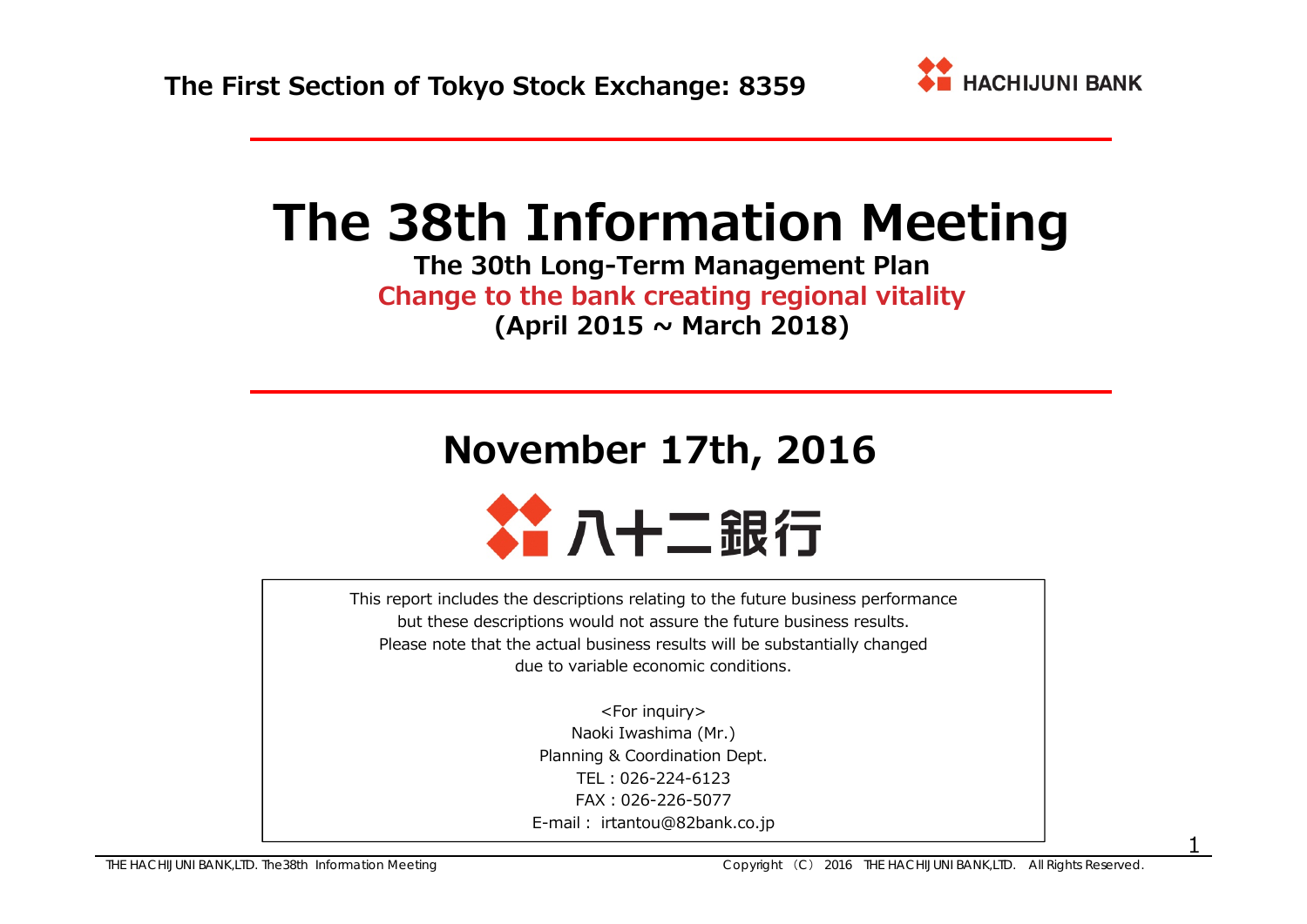

## **Hachijuni Bank's Profile**

| Company<br>name          | THE HACHIJUNI BANK, LTD.                                                                                                                                                         |
|--------------------------|----------------------------------------------------------------------------------------------------------------------------------------------------------------------------------|
| <b>Head Office</b>       | Nagano City, Nagano Prefecture                                                                                                                                                   |
| Date of<br>Establishment | August 1st, 1931                                                                                                                                                                 |
| <b>Network</b>           | ◆Domestic<br>151 (in Nagano: 131, outside<br>Nagano: 20)<br>$\bigcirc$ Overseas<br>Branch 1 (Hong Kong)<br>Representative Offices 4<br>(Dalian, Shanghai, Bangkok,<br>Singapore) |
| No. of<br>employees      | 3,224                                                                                                                                                                            |
| Capital stock            | ¥52.2bn                                                                                                                                                                          |
| <b>Issued shares</b>     | 511,103 thousand shares                                                                                                                                                          |

| <b>Total assets</b>                                    | ¥8,433.9bn                                                                         |
|--------------------------------------------------------|------------------------------------------------------------------------------------|
| Net assets                                             | ¥652.2bn                                                                           |
| <b>Deposits</b>                                        | ¥6,311.7bn                                                                         |
| Loans                                                  | ¥4,764.9bn                                                                         |
| <b>Total capital</b><br>ratio<br>(Basel $\mathbb{I}$ ) | Consolidated: 20.90%<br>(preliminary)<br>Non-consolidated: 20.21%<br>(preliminary) |
| Rating                                                 | S&P : A<br>R&I : A+                                                                |
|                                                        |                                                                                    |

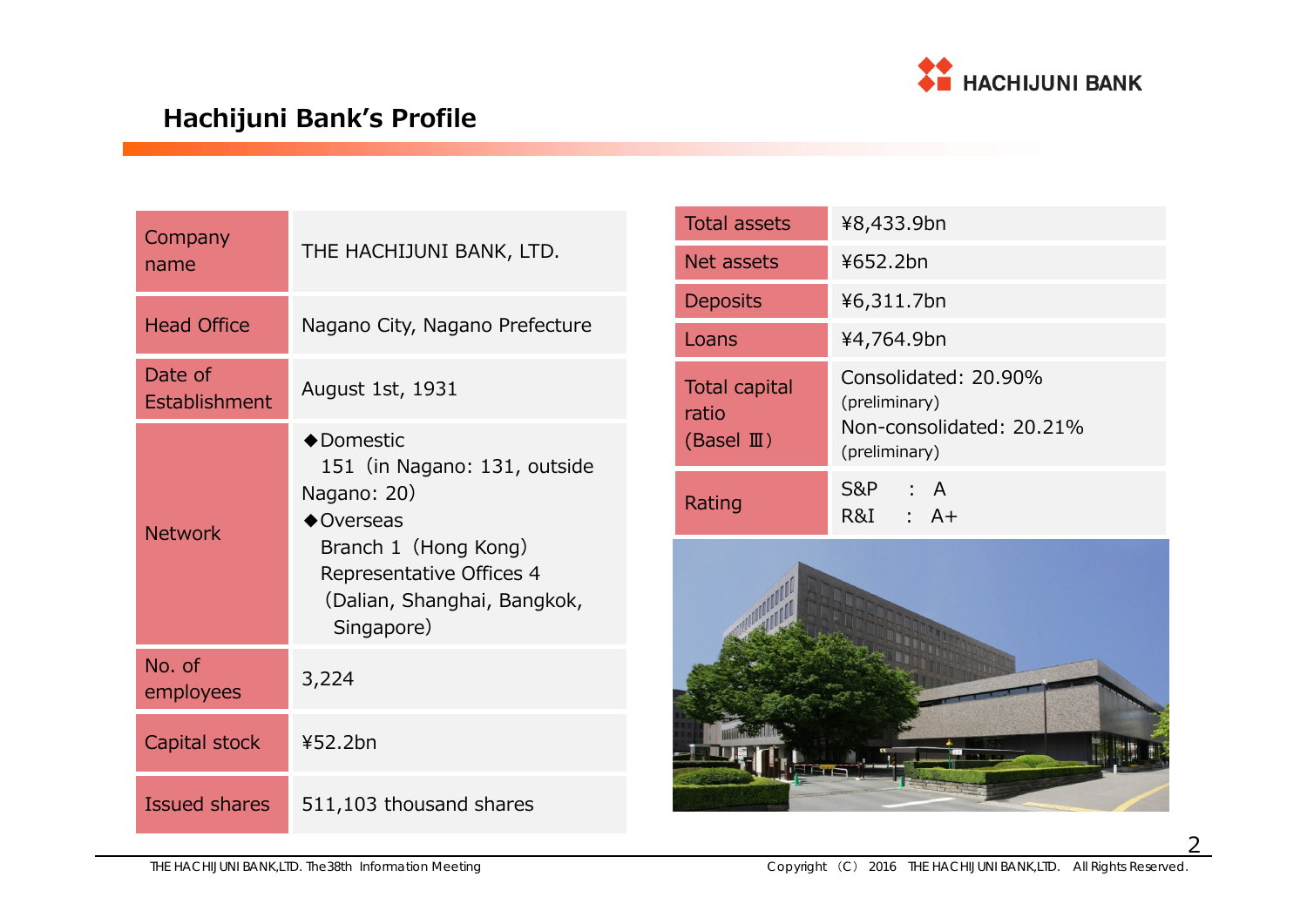

P.4 $\sim$ 27

- 1.Outline of the 1st half of FY2016 Financial Results and FY2016 Full Year Forecast
- 2. Progress in the 30th Long-Term Management Plan
- 3.Major Accounts and Main Figures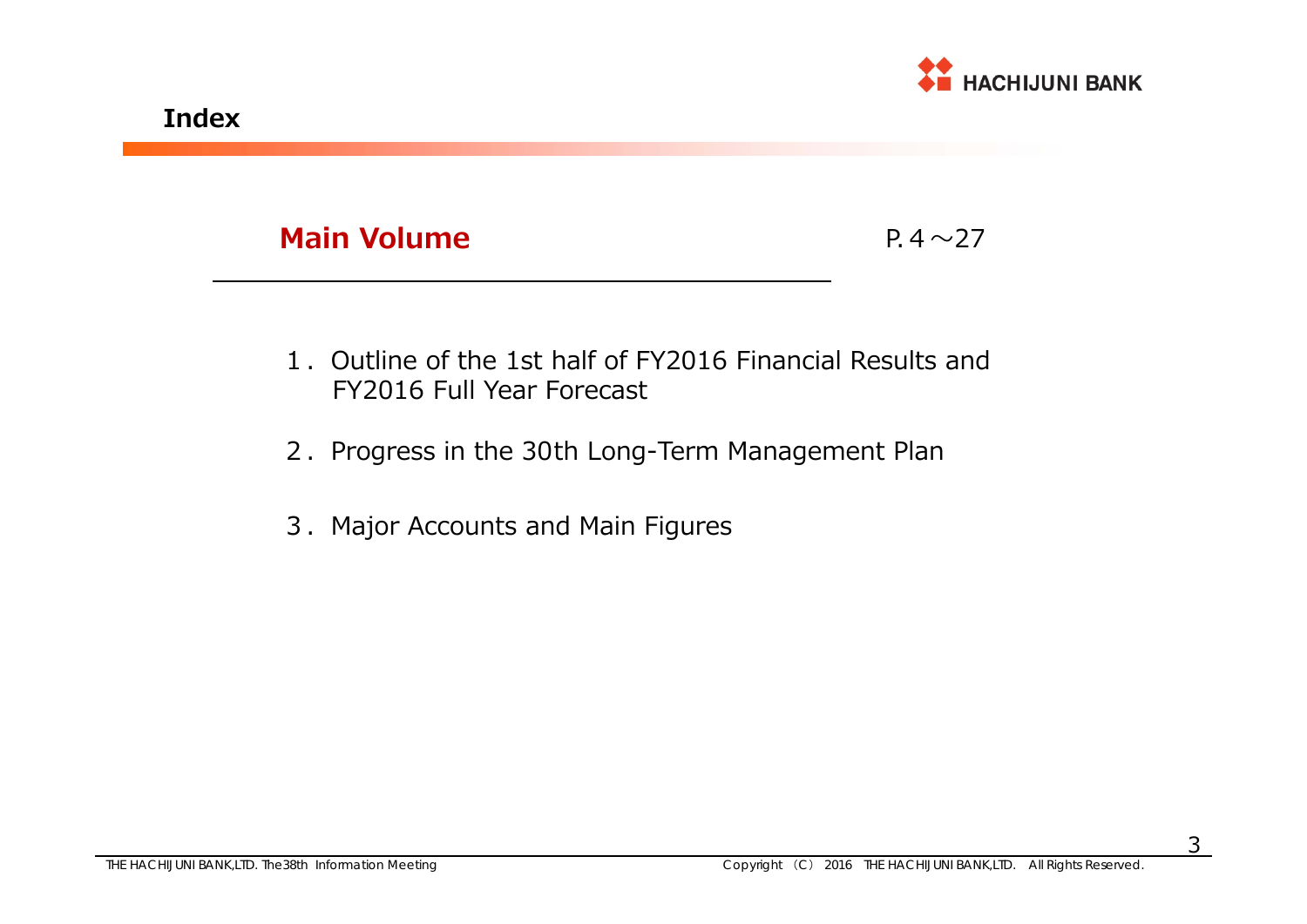

## **Outline of the 1st Half of FY2016 Financial Results**

### 【Consolidated】

- Ordinary profit was ¥19.7bn (▲¥6.9bn from 1H FY2015) due mainly to the decrease in profit on interest.
- ♦ Net income attributable to owners of the parent was ¥13.1bn (▲¥3.3bn from 1H FY2015).

### 【Non-consolidated】

- Core net business profit was ¥9.6bn (▲¥5.9bn from 1H FY2015) due to decreases in profit on interest and in profit on fees & commissions.
- ♦ Credit related expenses was a negative ¥1.9bn due to reversal of both general reserve and specific reserve (+¥0.4bn from 1H FY2015).
- ♦ Profit/losses related to securities was ¥4.8bn (+¥0.8bn from 1H FY2015) due to the increase in gains on sales of bonds.
- ♦ Ordinary profit was ¥17.0bn (▲¥6.1bn from 1H FY2015).
- ♦ Net income was ¥11.6bn (▲¥3.9bn from 1H FY2015).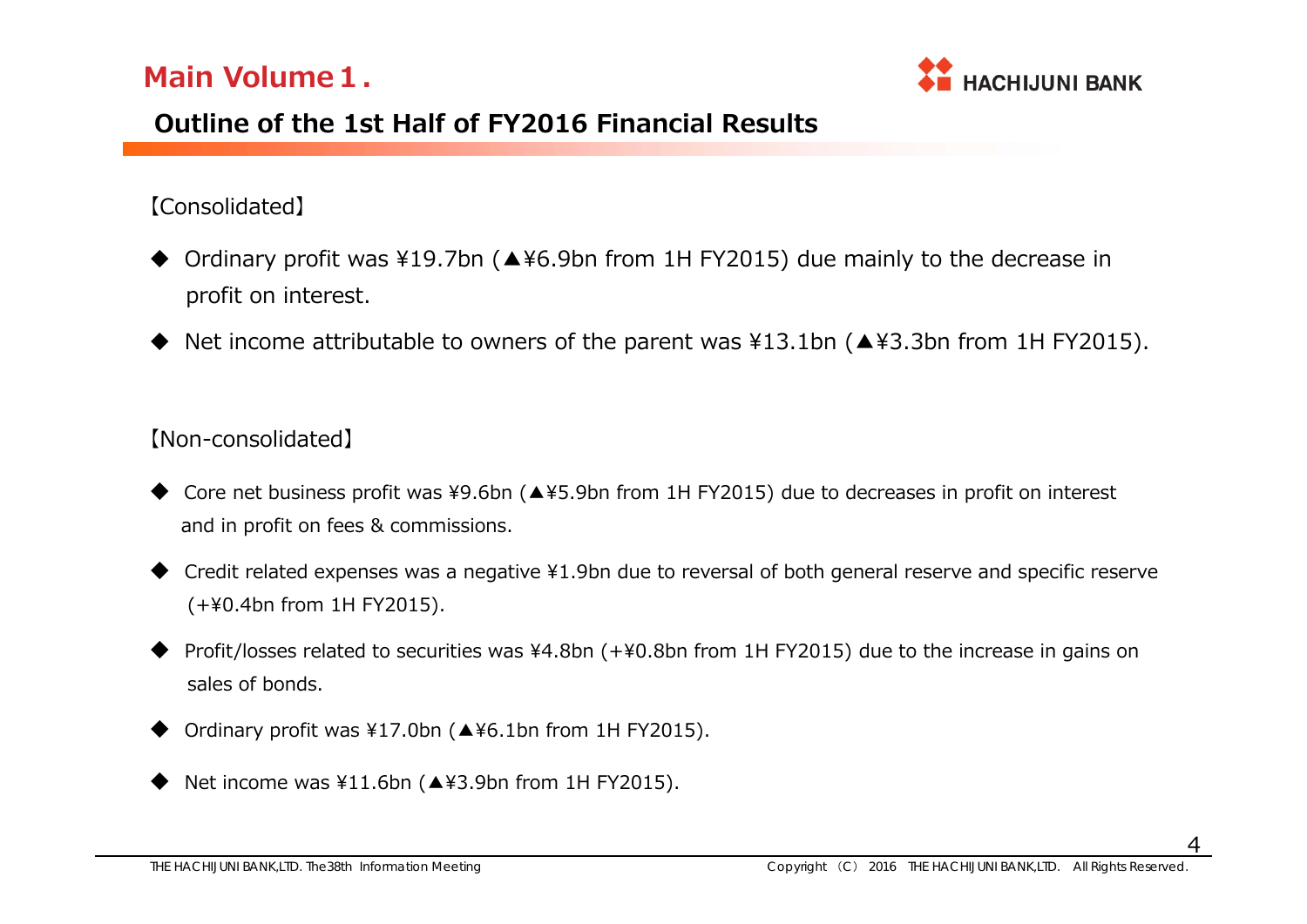

### **FY2016 Full Year Forecast (Not change from the projections disclosed in May)**

### 【Consolidated】

- ◆ Ordinary profit will decrease by ¥11.0bn from FY2015 to ¥38.0 due to the decrease in profit on interest of non-consolidated account.
- ◆ Ne income attributable to owners of the parent will decrease by ¥5.6bn from FY2015 to ¥24.5bn.

### 【Non-consolidated】

- ◆ Core net business profit will decrease by ¥10.2bn from FY2015 to ¥18.0bn due to the decrease in profit on interest and the increase in non personnel expenses.
- ◆ Credit related expenses will increase by ¥2.8bn from FY2015 to a negative ¥2.0bn due to the decrease in reversal of allowance for loan losses.
- ◆ Profit/losses related to securities will increase by ¥3.6bn from FY2015 to ¥12.0bn due to the increase in gains/losses related to stocks.
- $\blacklozenge$  Ordinary profit will decrease by ¥10.4bn from FY2015 to ¥32.0bn due to the decrease in core net business profit.
- ♦ Net income will decrease by ¥5.7bn from FY2015 to ¥22.0bn.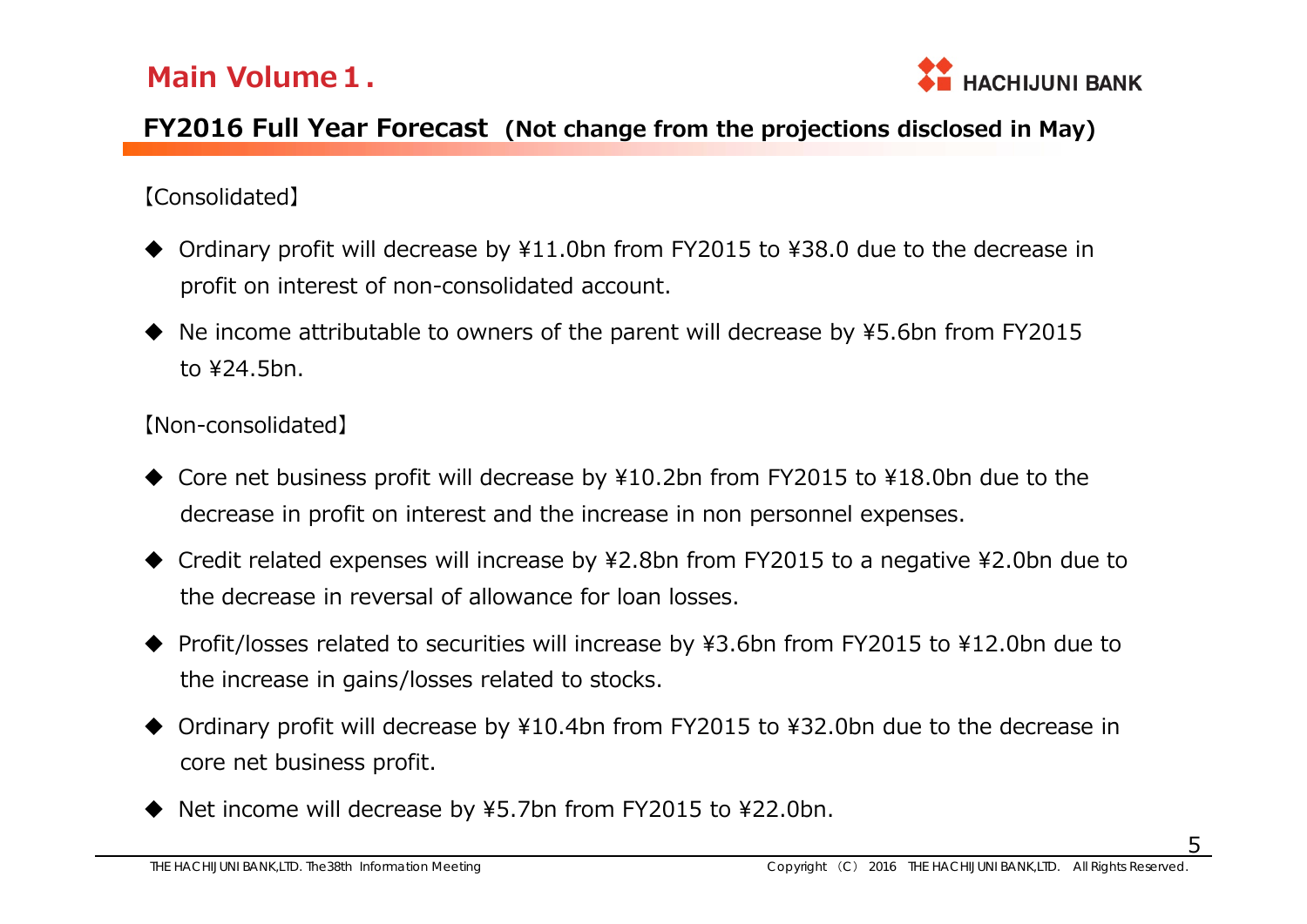

## **Financial Summary (Consolidated)**

|                                                              | 1H             | 1H             |                    |
|--------------------------------------------------------------|----------------|----------------|--------------------|
| $(*100mn)$                                                   | FY2016         | FY2015         | Change             |
| Consolidated gross business<br>profit                        | 491            | 520            | $\triangle$ 29     |
| Profit on interest                                           | 351            | 386            | $\triangle$ 35     |
| Profit on fees &<br>commissions                              | 65             | 75             | $\triangle$ 10     |
| Trading profit                                               | 6              | 10             | $\blacktriangle$ 4 |
| Profit from other business<br>transactions                   | 68             | 47             | 21                 |
| General & administrative<br>expenses                         | 334            | 306            | 28                 |
| Credit related expenses                                      | $\triangle$ 19 | $\triangle$ 23 | 3                  |
| Gains/losses related to stocks                               | 3              | 18             | $\triangle$ 15     |
| Ordinary profit                                              | 197            | 266            | $\triangle$ 69     |
| Net income attributable to<br>owners of parent               | 131            | 164            | ▲33                |
| Ratio of consolidated profits to<br>parent company's profits | 1.130          | 1.056          | 0.074              |

### **Profit on interest**

- ◆ Though outstanding balance of loans increased by ¥166.9bn from 1H FY2015, interest on loans decreased by ¥1.9bn due to the decline in interest margin.
- ◆ Though outstanding balance of securities increased by ¥157.9bn from 1H FY2015, interest & dividends on securities decreased by ¥1.7bn.

### **Profit on fees & commissions**

♦ Sales commission of life insurance and investment trusts decreased by ¥0.8bn from 1H FY2015.

### **Net income attributable to owners of parent**

- ◆ This figure decreased by ¥3.3bn from 1H FY2015 due to the decrease in net income of non-consolidated account.
- $\blacklozenge$  Ratio of consolidated profits to parent company's profits rose as Hachijuni Credit Guarantee Co., Ltd. became the Bank's wholly owned subsidiary company in October 2015.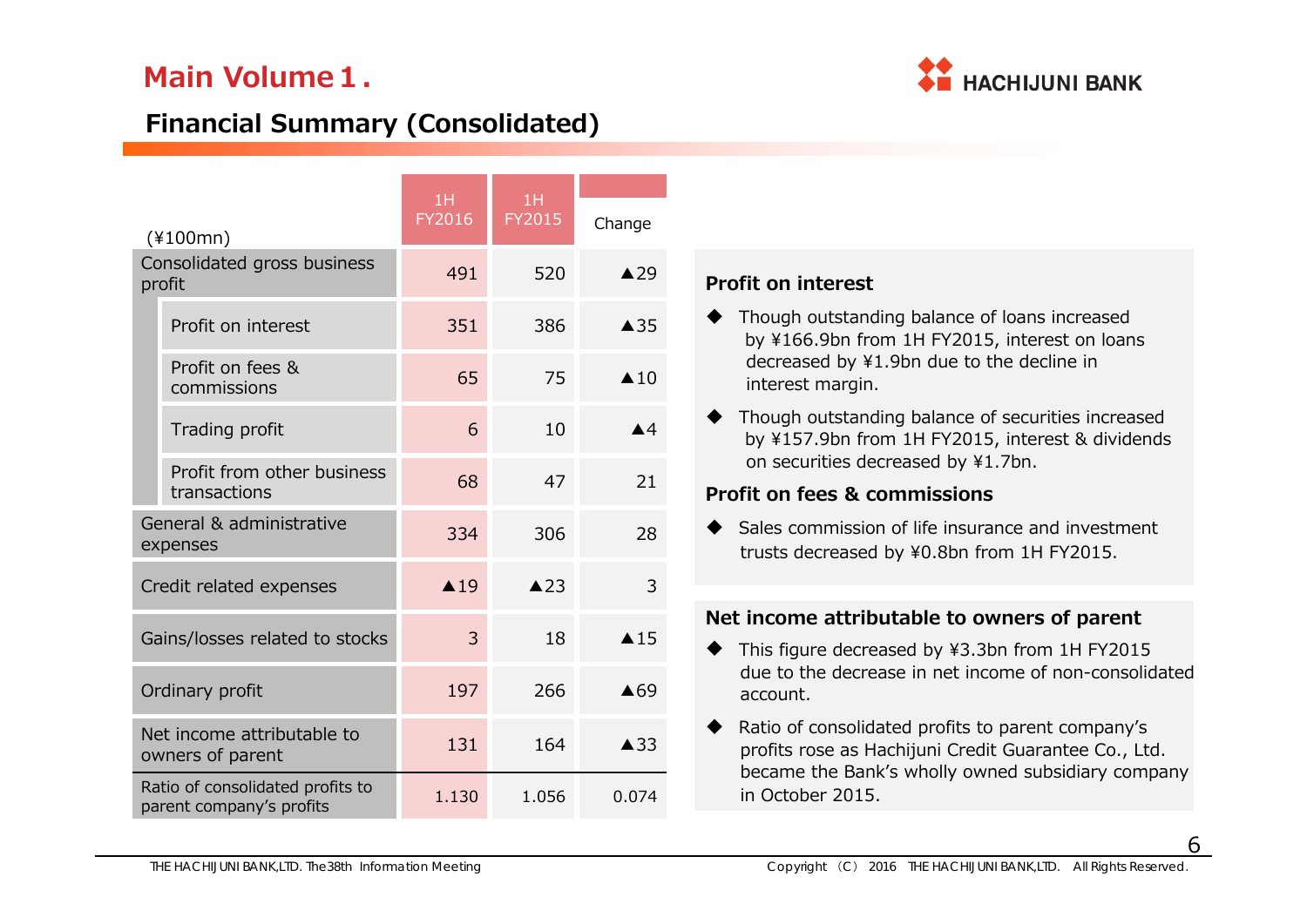

## **Financial Summary (Non-Consolidated)**

|                            |                                             | 1H             | 1H                       |                    |                          |                                                                                         |
|----------------------------|---------------------------------------------|----------------|--------------------------|--------------------|--------------------------|-----------------------------------------------------------------------------------------|
|                            | $(*100mn)$                                  | FY2016         | <b>FY2015</b>            | From<br>1H 2015    | From<br>Projections      |                                                                                         |
|                            | Gross business profit(A)                    | 435            | 462                      | $\triangle$ 26     | 28                       |                                                                                         |
|                            | Profit on interest                          | 349            | 385                      | $\triangle$ 35     | 27                       | Interest on loans, Interest & dividends on securities<br>decreased.                     |
|                            | Profit on fees & commissions                | 38             | 50                       | $\triangle$ 12     | $\blacktriangle$ 11      | Sales commission of life insurance and investment<br>trusts decreased.                  |
|                            | Profit from other business<br>transactions  | 46             | 25                       | 21                 | 12                       |                                                                                         |
|                            | Gains/losses related to<br>bonds(B)         | 45             | 22                       | 23                 | 14                       | Gains on sales of bonds increased.                                                      |
|                            | G&A expenses (C)                            | 293            | 283                      | 9                  | $\triangle$ 3            | Non-personnel expenses increased, personnel<br>expenses was almost unchanged.           |
|                            | Core net business profit(A-B-C)             | 96             | 156                      | ▲59                | 16                       |                                                                                         |
|                            | Net business profit (A-C)                   | 142            | 178                      | $\triangle$ 36     | 32                       |                                                                                         |
| losses(D)                  | Transfer to general reserve for loan        |                | $\overline{\phantom{0}}$ |                    | $\overline{\phantom{a}}$ |                                                                                         |
|                            | Net business profit (A-C-D)                 | 142            | 178                      | $\triangle$ 36     | 32                       |                                                                                         |
|                            | Reversal of allowance for loan<br>losses    | 18             | 25                       | $\triangle 6$      | $\triangle$ 3            |                                                                                         |
| Temporary<br>profit/losses | Reversal of general reserve                 | 17             | $\triangle$ 32           | 50                 |                          | Change of credit rank standards, change of<br>assessment rate of real estate collateral |
|                            | Reversal of specific reserve                | $\overline{0}$ | 57                       | ▲56                | $\overline{a}$           | Increased in 1H FY2015 as credit ranks of borrowers<br>upgraded                         |
|                            | Gains/losses related to stocks (E)          | 3              | 18                       | $\triangle$ 15     | $\triangle$ 17           |                                                                                         |
|                            | Disposal of NPL                             | $\triangle$ 0  | $\mathbf{1}$             | $\blacktriangle$ 1 | $\overline{0}$           |                                                                                         |
|                            | Ordinary profit                             | 170            | 232                      | $\triangle 61$     | 15                       | ▲26.6% from 1H FY2015                                                                   |
|                            | Extraordinary profit                        | $\triangle$ 3  | $\blacktriangle$ 1       | $\blacktriangle$ 1 | $\triangle$ 2            |                                                                                         |
|                            | Net income                                  | 116            | 155                      | ▲39                | 11                       | ▲25.3% from 1H FY2015                                                                   |
|                            | Credit related expenses                     | $\triangle$ 19 | $\triangle$ 23           | 4                  | $\overline{1}$           |                                                                                         |
|                            | Profit/losses related to securities $(B+E)$ | 48             | 40                       | 8                  | $\triangle$ 3            |                                                                                         |

THE HACHIJUNI BANK,LTD. The38th Information Meeting Copyright (C) 2016 THE HACHIJUNI BANK,LTD. All Rights Reserved.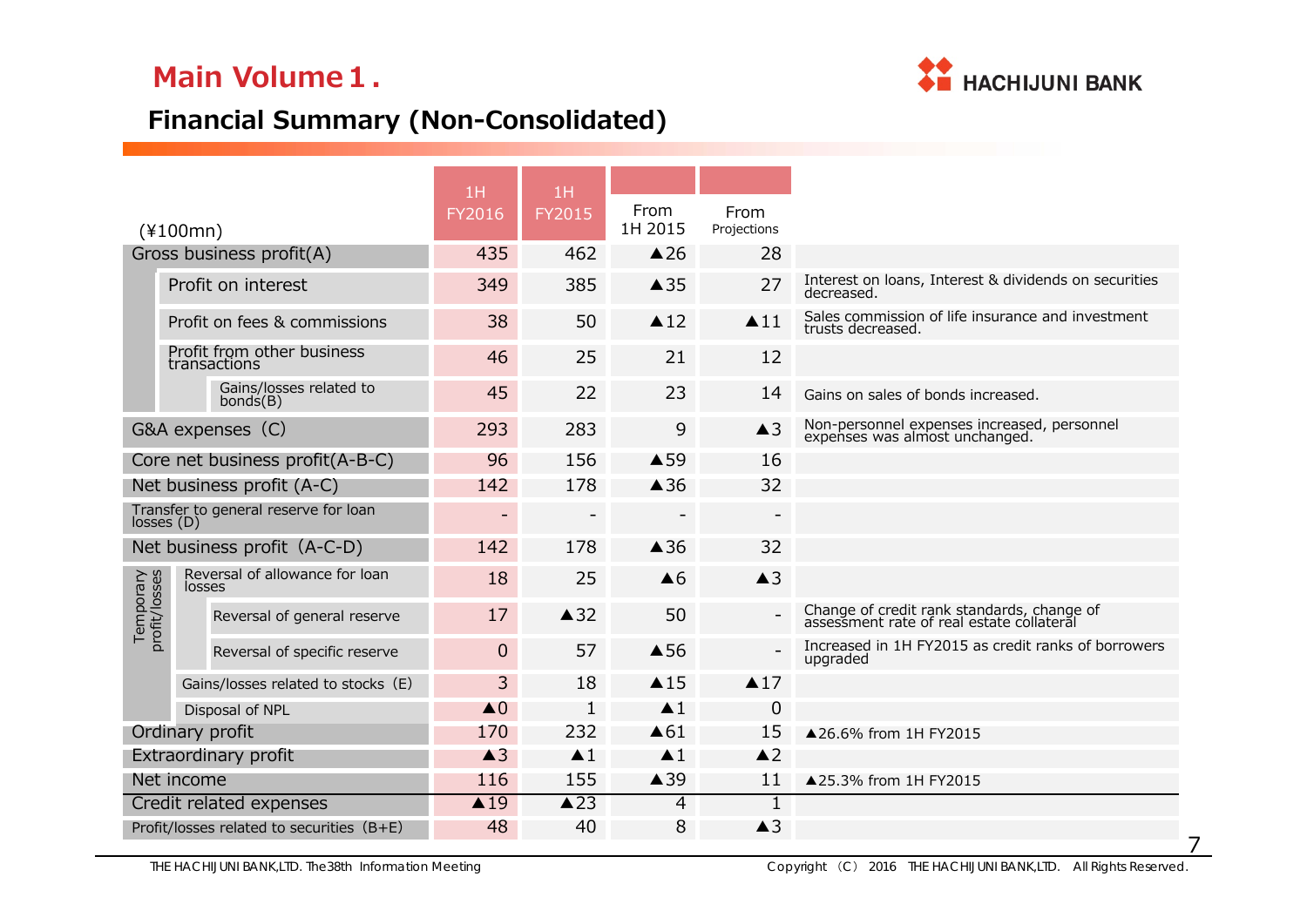

## **FY2016 Forecast (Gross Business Profit)**

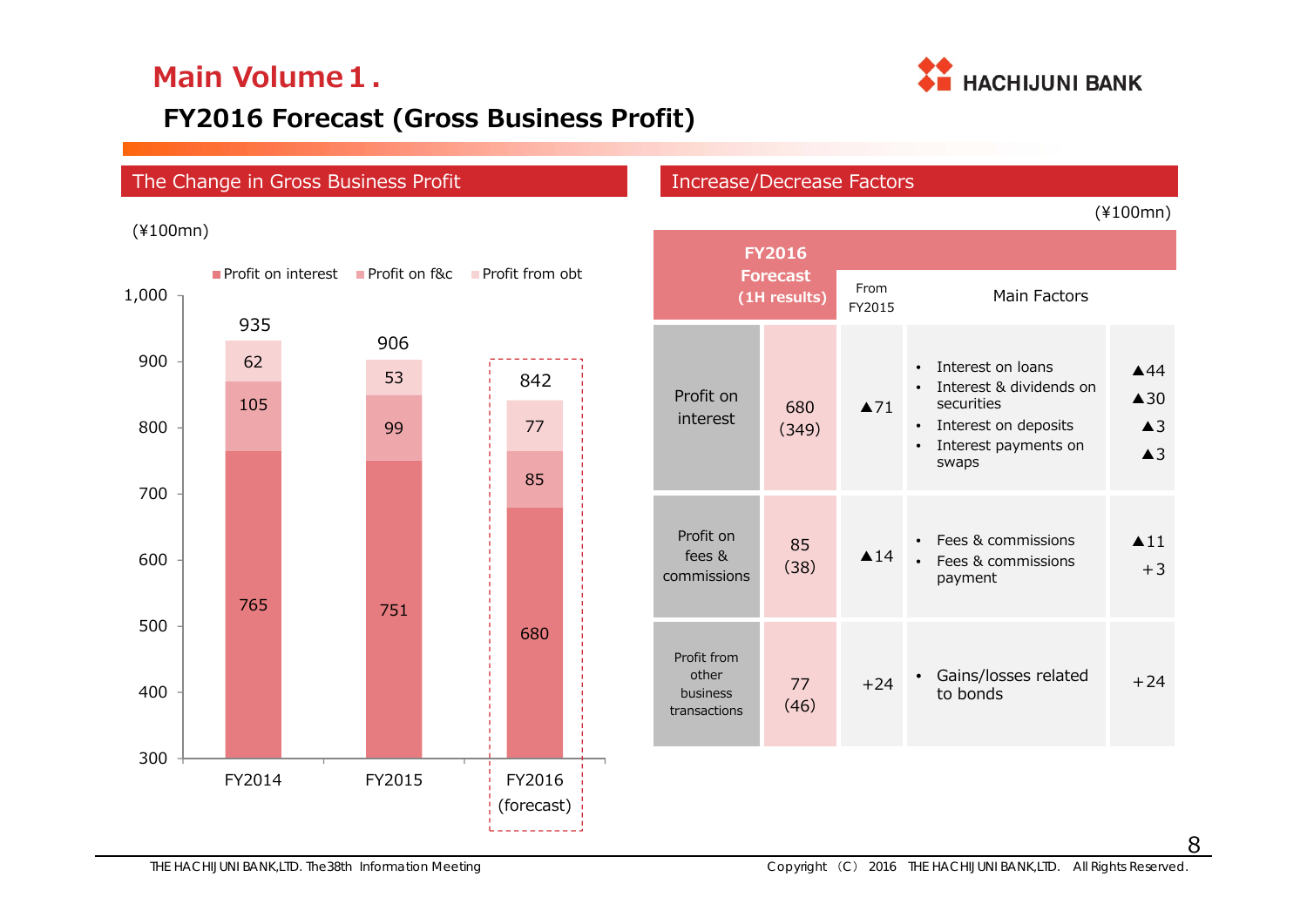

## **FY2016 Forecast (General & Administrative Expenses)**

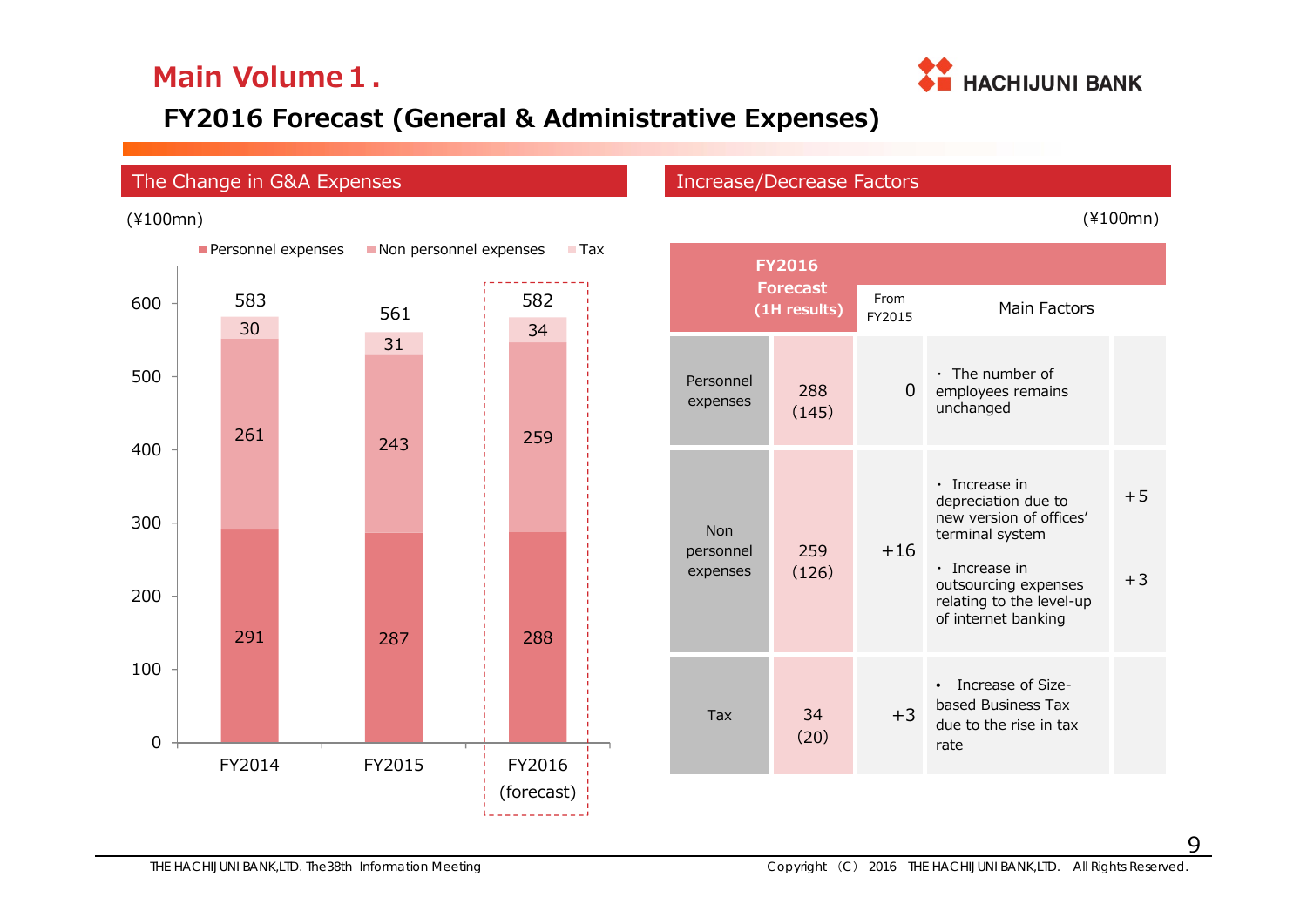

## **FY2016 Forecast (Credit Related Expenses)**



Note 1: Credit cost ratio = Credit related expenses/total loans (average balance) Note 2 : There is no breakdown in credit related expenses for FY2016 forecast.



### The Change in Non-Performing Loans (NPL)

|                                        | FY2014 | FY2015 | FY2016 forecast |      |  |  |
|----------------------------------------|--------|--------|-----------------|------|--|--|
| $(*100mn, %)$                          |        |        | 1H              |      |  |  |
| Bankrupt and quasi-<br>bankrupt assets | 116    | 109    | 115             | 100  |  |  |
| Doubtful assets                        | 844    | 729    | 638             | 635  |  |  |
| Substandard assets                     | 259    | 274    | 266             | 255  |  |  |
| Total                                  | 1,220  | 1,113  | 1,019           | 990  |  |  |
| NPL ratio                              | 2.64   | 2.34   | 2.11            | 2.04 |  |  |
| After partial direct<br>charge-off     | 2.50   | 2.22   | 1.98            | 1.90 |  |  |

※Partial direct charge-off was not executed.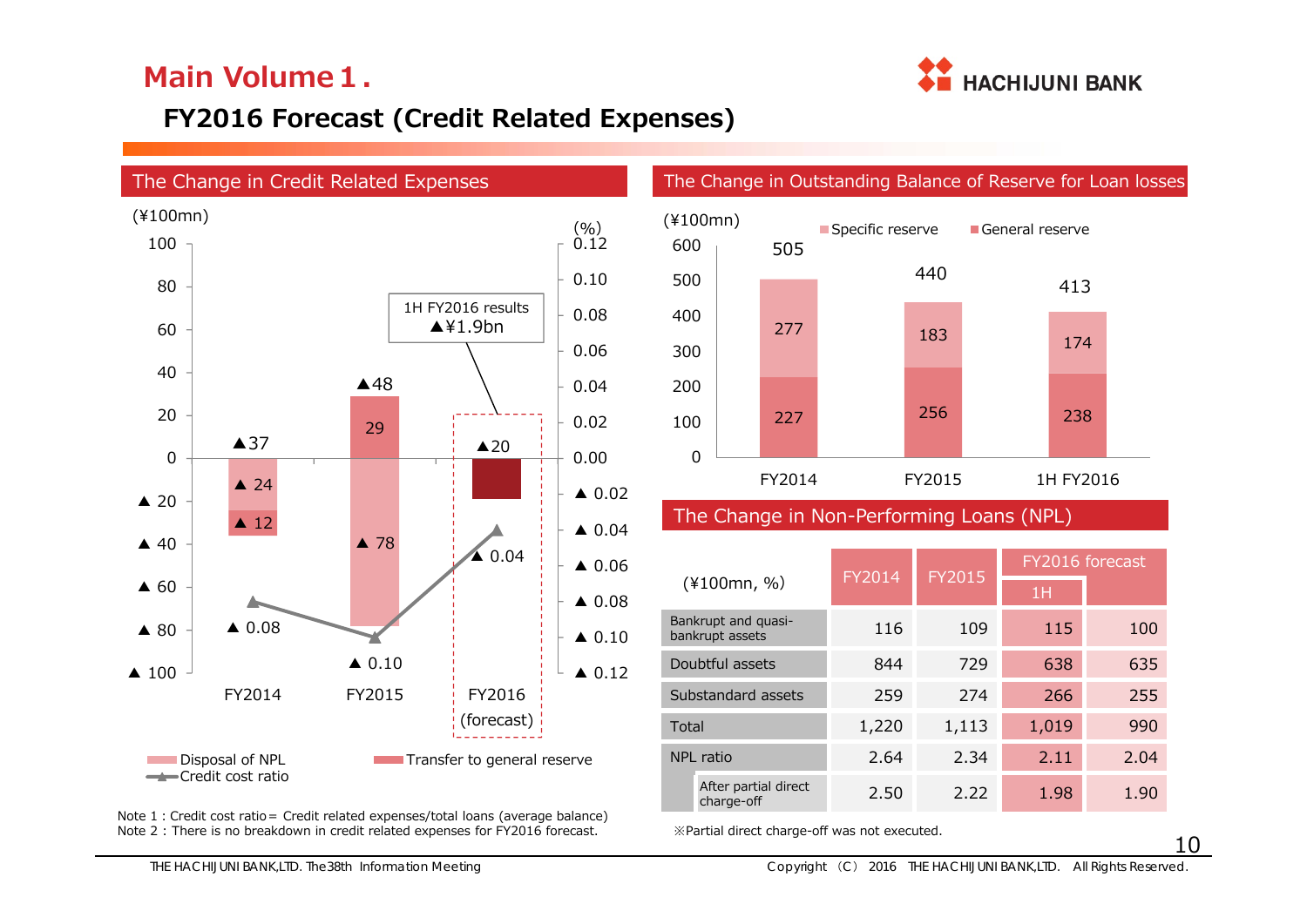

## **Outline of Financial Results (Profit/Losses Related to Securities)**

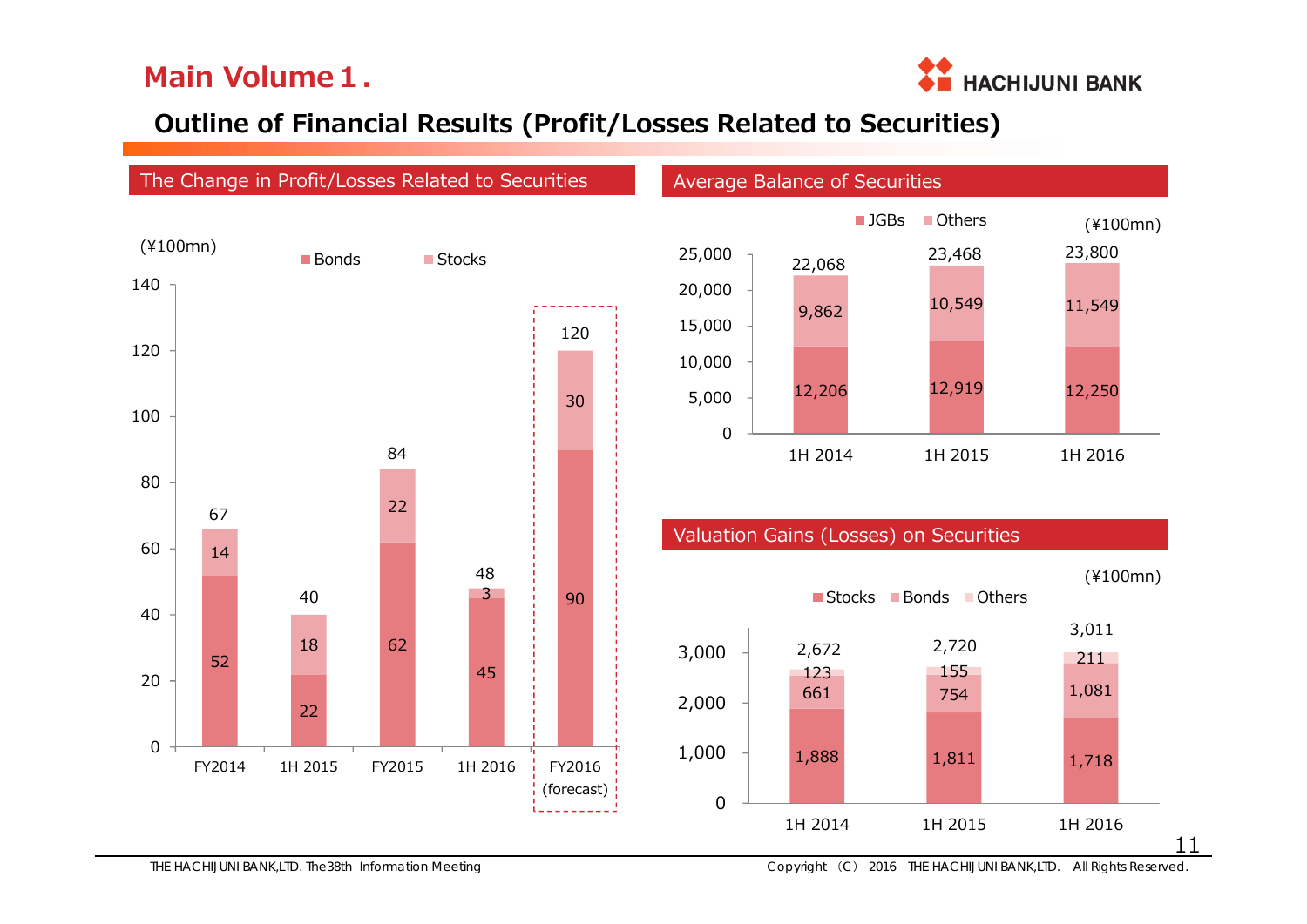

(¥100mn)

### **Returns to Shareholders**

|                                                                            |                |        |        | $\sqrt{2}$                     |
|----------------------------------------------------------------------------|----------------|--------|--------|--------------------------------|
|                                                                            | FY2013         | FY2014 | FY2015 | <b>FY2016</b><br>(projections) |
| Annual dividends <sup>1</sup>                                              | 55             | 75     | 75     | 65                             |
| Dividend per share (full year)                                             | ¥11.0          | ¥15.0  | ¥15.0  | ¥13.0                          |
| Interim dividend                                                           | 45.0           | 45.0   | 46.0   | 46.0                           |
| Purchase of own stocks <sup>(2)</sup>                                      | $\overline{0}$ | 30     | 30     | $\overline{0}$                 |
| Shareholder returns $\textcircled{3} = \textcircled{1} +$<br>$\circled{2}$ | 55             | 105    | 105    | 65                             |
| Net income <sup>4</sup>                                                    | 247            | 257    | 277    | 220                            |
| Payout ratio $\textcircled{1} \div \textcircled{4}$                        | 22.5%          | 29.2%  | 27.2%  | 29.5%                          |
| Ratio of shareholder returns<br>$\circled{3} \div \circled{4}$             | 22.6%          | 40.9%  | 37.8%  | 29.5%                          |

【Change in the number of shares per unit】

The Bank reduced the number of shares per unit from 1,000 (thousand) to 100 (hundred) in Apr 1st, 2016 in order to boost the liquidity of the Bank's share and to broaden investor base.

### 【FY2014 dividend】

The Bank added ¥3.0 to the basic dividend calculated by the former dividend policy because net income was significantly higher than the 29th LTMP target of ¥20.0bn and it has exceeded ¥20.0bn for three consecutive fiscal years.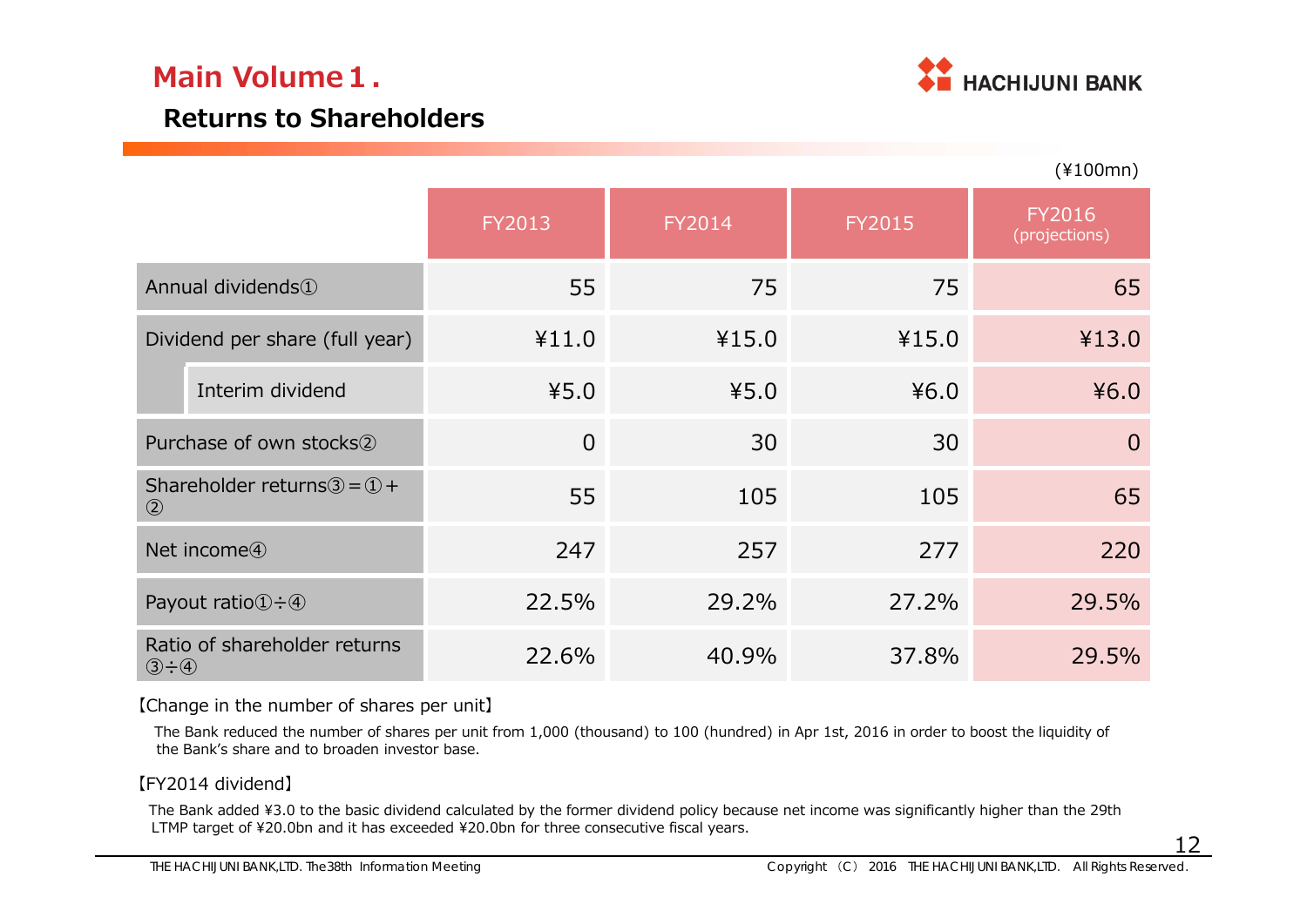

### Outline of the 1st half of FY2016 Financial Results and FY2016 Full Year Forecast 1

## Progress in the 30th Long-Term Management Plan

#### 3Major Accounts and Main Figures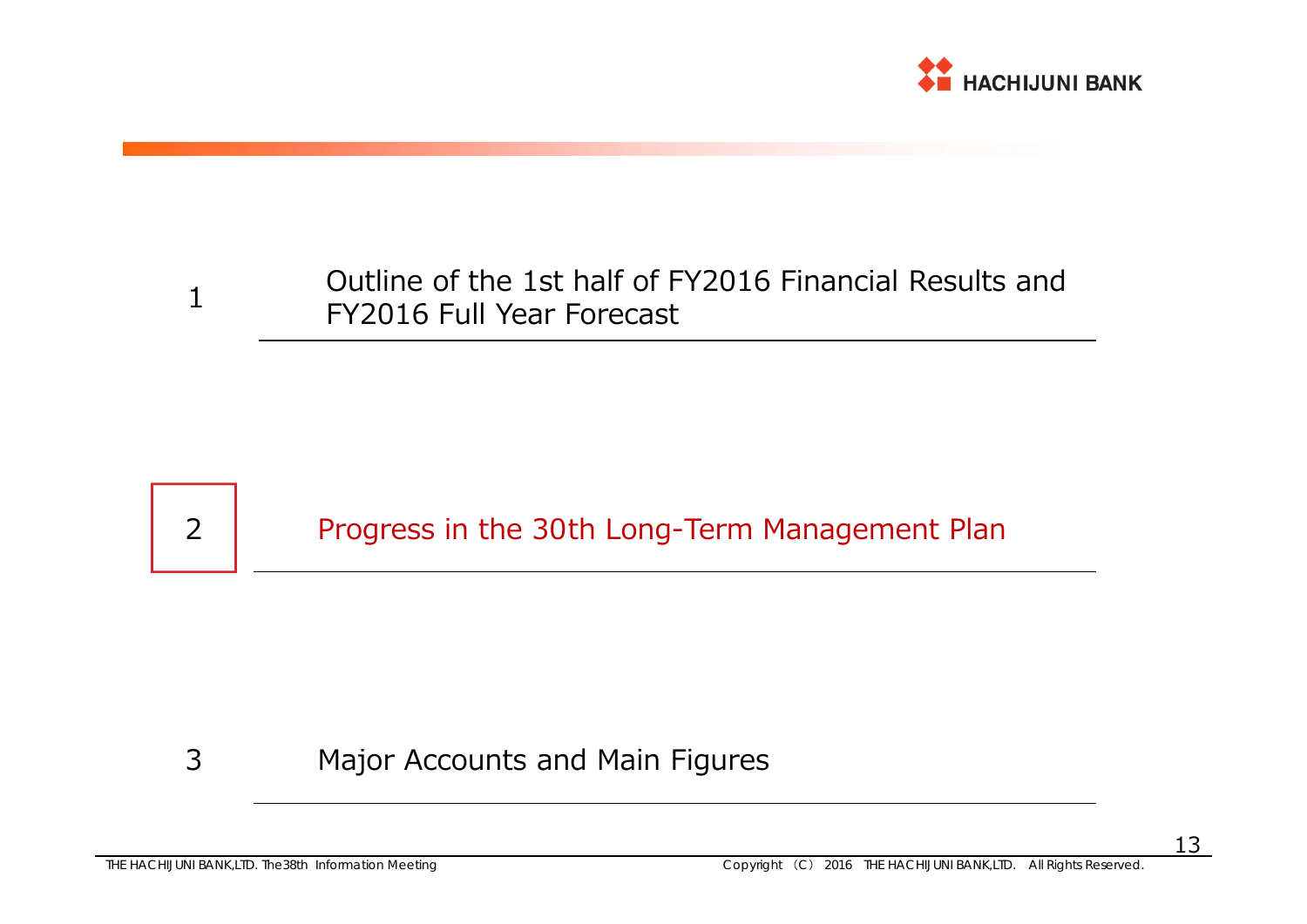

## **Progress in the 30th Long-Term Management Plan①**

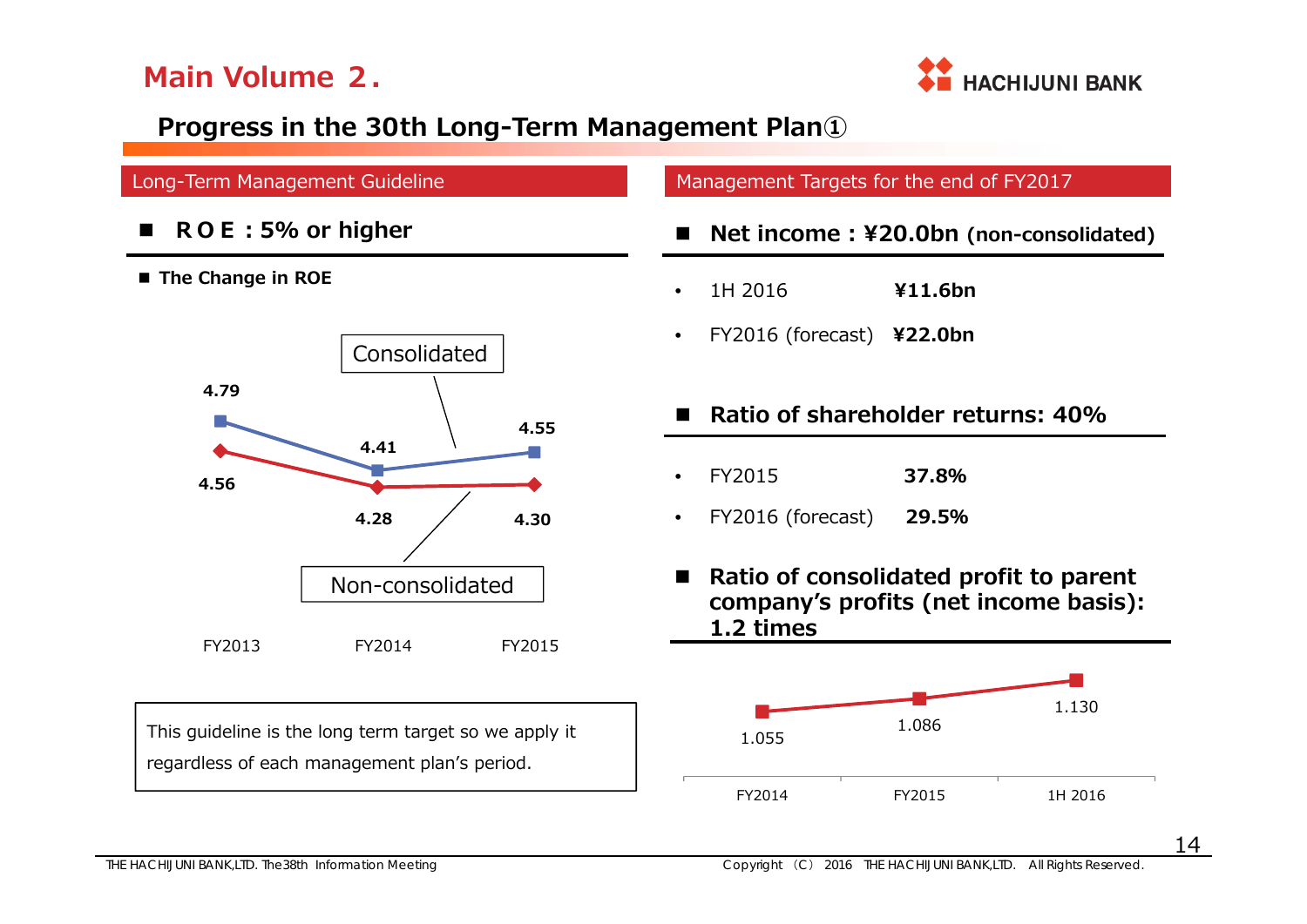

### **Progress in the 30th Long-Term Management Plan②**

### Theme① Creating Regional Vitality

### ■ Main Efforts and Figures Related to Theme ①

To achieve the strengthening of the regional vitality and regional industries' competitiveness, the Bank contributes to develop regional economy via both financial functions and non-financial functions

|                                                                                                                        | 1H 2015 | 2H 2015        | 1H 2016        | Accumulated<br>total |
|------------------------------------------------------------------------------------------------------------------------|---------|----------------|----------------|----------------------|
| New plant and research institute<br>projects (cases)<br>(Target: 30 cases by Mar 2018)                                 | 5       | $\overline{4}$ | 8              | 17                   |
| New business launches within<br>Nagano Pref. (cases)<br>(Target: 600 cases by Mar 2018)                                | 103     | 103            | 148            | 354                  |
| New loans of startups related<br>within Nagano Pref. (¥bn)                                                             | 2.01    | 1.18           | 2.84           | 6.03                 |
| New loans of growth-related<br>$(\n{Fbn})$<br>(Medical/welfare, Agriculture, Environment,<br>Next generation industry) | 25.17   | 26.56          | 26.14          | 77.87                |
| Consultations for business<br>succession (cases)                                                                       | 72      | 137            | 114            | 323                  |
| Completions of M&A (cases)                                                                                             | 3       | 3              | $\overline{4}$ | 10                   |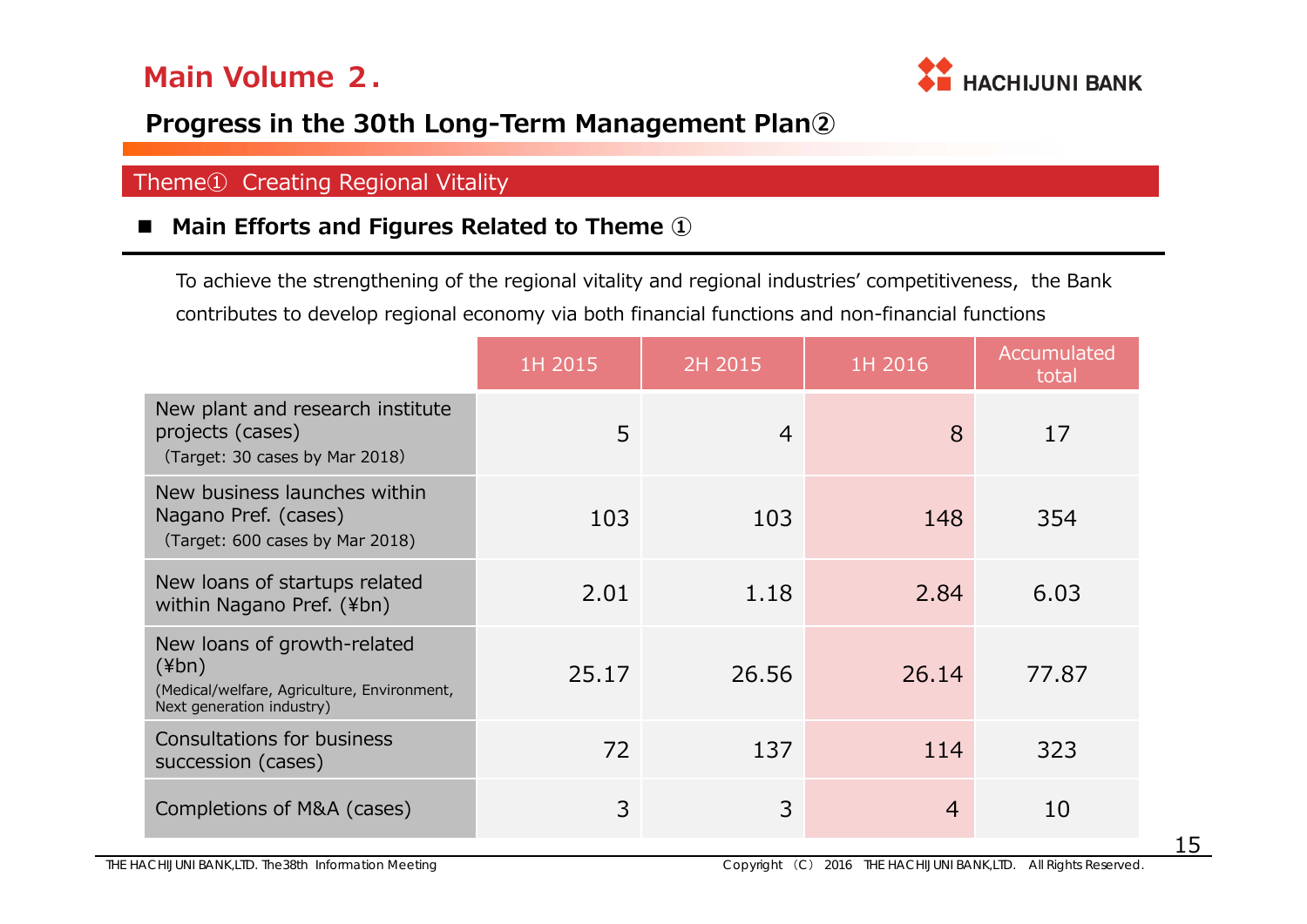

## **Progress in the 30th Long-Term Management Plan③**

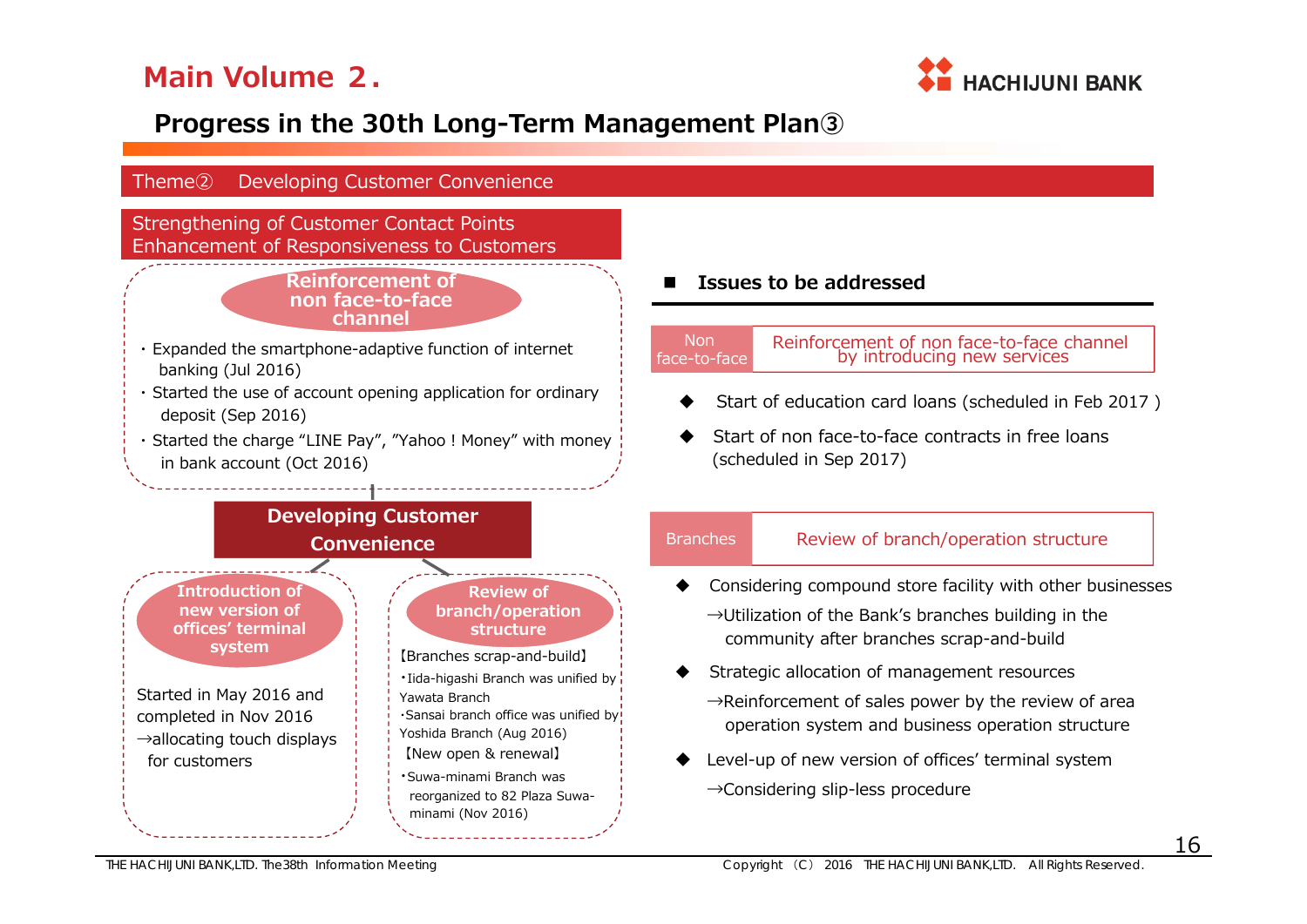

## **Progress in the 30th Long-Term Management Plan④**

| <b>Enhancing Corporate Strength</b><br>Theme <sup>3</sup>                                                                                                                                                                                                                                                                                                                                                                                                                                                                                                                                                                                                                     |                                                                                                                                                                                                                                                                                                                                                                                                                                                                                                                                                                                                                                                                                                                                                                                                                          |
|-------------------------------------------------------------------------------------------------------------------------------------------------------------------------------------------------------------------------------------------------------------------------------------------------------------------------------------------------------------------------------------------------------------------------------------------------------------------------------------------------------------------------------------------------------------------------------------------------------------------------------------------------------------------------------|--------------------------------------------------------------------------------------------------------------------------------------------------------------------------------------------------------------------------------------------------------------------------------------------------------------------------------------------------------------------------------------------------------------------------------------------------------------------------------------------------------------------------------------------------------------------------------------------------------------------------------------------------------------------------------------------------------------------------------------------------------------------------------------------------------------------------|
| Strengthening of Asset Management Business,<br>Including That of Group Companies                                                                                                                                                                                                                                                                                                                                                                                                                                                                                                                                                                                              | Broadening the base of asset management by<br><b>Broadening</b><br>installment investment trust<br>the base                                                                                                                                                                                                                                                                                                                                                                                                                                                                                                                                                                                                                                                                                                              |
| Reinforcement of alliance between the Bank and Hachijuni<br>Securities Co., Ltd.(HS) by personnel exchanges<br>$\rightarrow$ 1H 2016 results<br>. No. of account opening in HS by the Bank's introduction:<br>over 1,800 accounts<br>. Total revenue regarding the Bank's introduction: over ¥100mn<br>Acceptance of staff from insurance companies to support<br>sales desk<br>$\rightarrow$ 1H 2016 results<br>No. of contracts of equal premium payment insurance: 135% of 1H<br>2015<br>Acceptance of staff (18 staff)<br>Insurance<br><b>Securities</b><br><b>Bank</b><br>house<br>company<br>Acceptance of staff<br>$(8 \text{ staff})$<br>Dispatching staff (17 staff) | $\triangle$ 1H 2016 results<br>No. of investment trust accounts: more than 2,500 increase<br>No. of installment investment trust accounts :<br>more than 3,200 increase<br>♦ Expansion of the base of investment trusts triggered by the<br>introduction of office installment NISA<br>Broadening the base of asset management by<br><b>Broadening</b><br>the base<br>401k for individual customers<br>401k for corporate customers: 438 companies (top level in<br>regional banks)<br>Utilizing the accumulated know-how through the alliance with<br>Tokio Marine & Nichido Fire Insurance Co., Ltd.<br>Meeting customer needs by making use of the characteristic<br>such as taxation-system merits, supplemental function of the<br>public pension, and accessing working ages to develop<br>compounded transactions |
| Deepening of Environmental Management                                                                                                                                                                                                                                                                                                                                                                                                                                                                                                                                                                                                                                         | Expansion of Employee Fields of Activity                                                                                                                                                                                                                                                                                                                                                                                                                                                                                                                                                                                                                                                                                                                                                                                 |
| Greenhouse Gas Emission<br>14.2%<br>as of Mar 31,2016 (preliminary basis)<br>reduction<br><target: 10%="" 2010)<="" from="" reduction="" td=""><td>The number of female staff in managerial<br/>16.51%<br/>post as of Sep 30, 2016<br/><target: 1st,<br="" 40%="" apr="" from="" increase="">increase<br/>2015 &gt;</target:></td></target:>                                                                                                                                                                                                                                                                                                                                  | The number of female staff in managerial<br>16.51%<br>post as of Sep 30, 2016<br><target: 1st,<br="" 40%="" apr="" from="" increase="">increase<br/>2015 &gt;</target:>                                                                                                                                                                                                                                                                                                                                                                                                                                                                                                                                                                                                                                                  |
| Environmental Management Survey ranking :<br>1st rank in banking industries in 2 straight years                                                                                                                                                                                                                                                                                                                                                                                                                                                                                                                                                                               | 11.56% increase from Mar 31, 2016                                                                                                                                                                                                                                                                                                                                                                                                                                                                                                                                                                                                                                                                                                                                                                                        |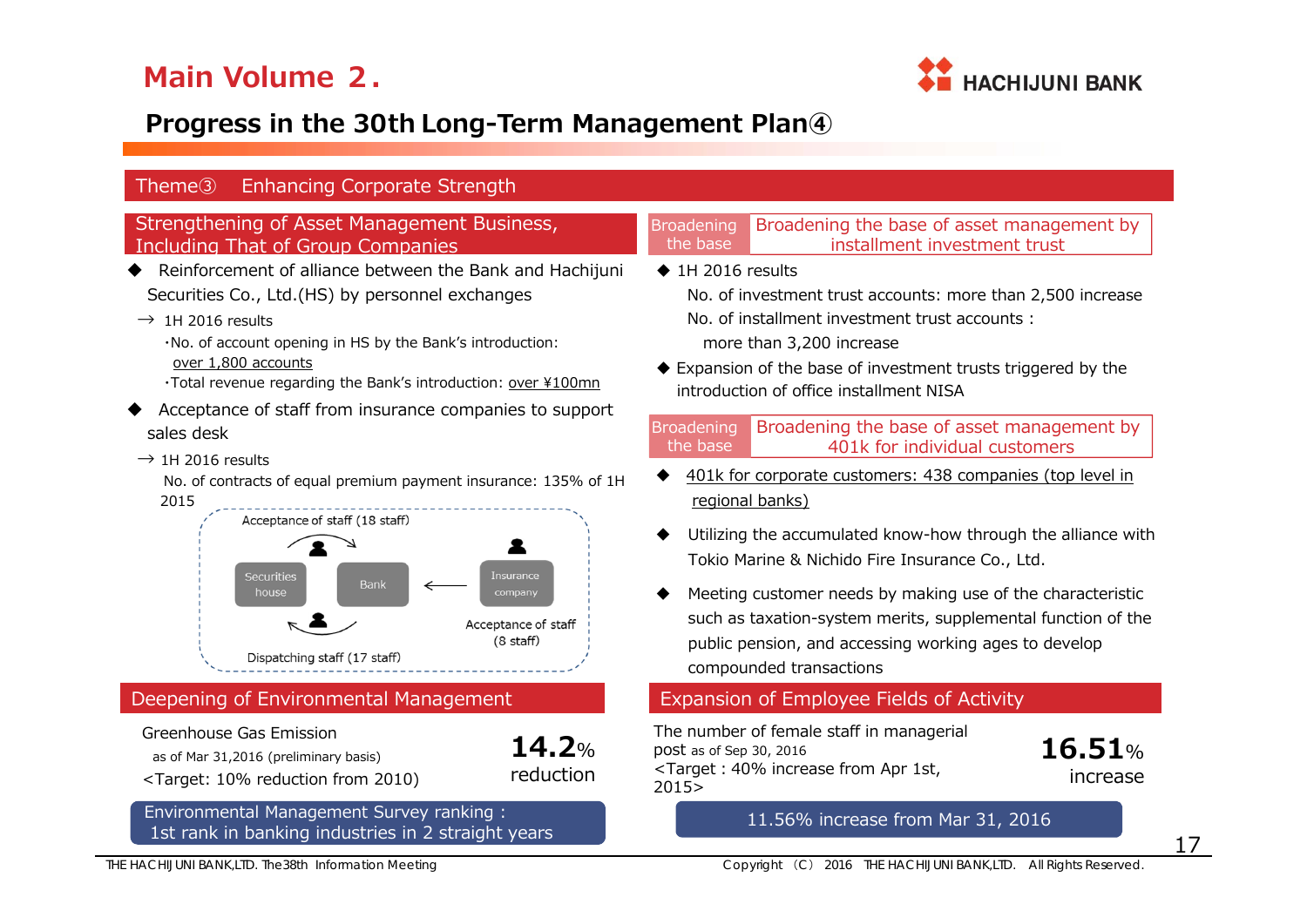

### Outline of the 1st half of FY2016 Financial Results and FY2016 Full Year Forecast 1

#### 2Progress in the 30th Long-Term Management Plan

## 3

Major Accounts and Main Figures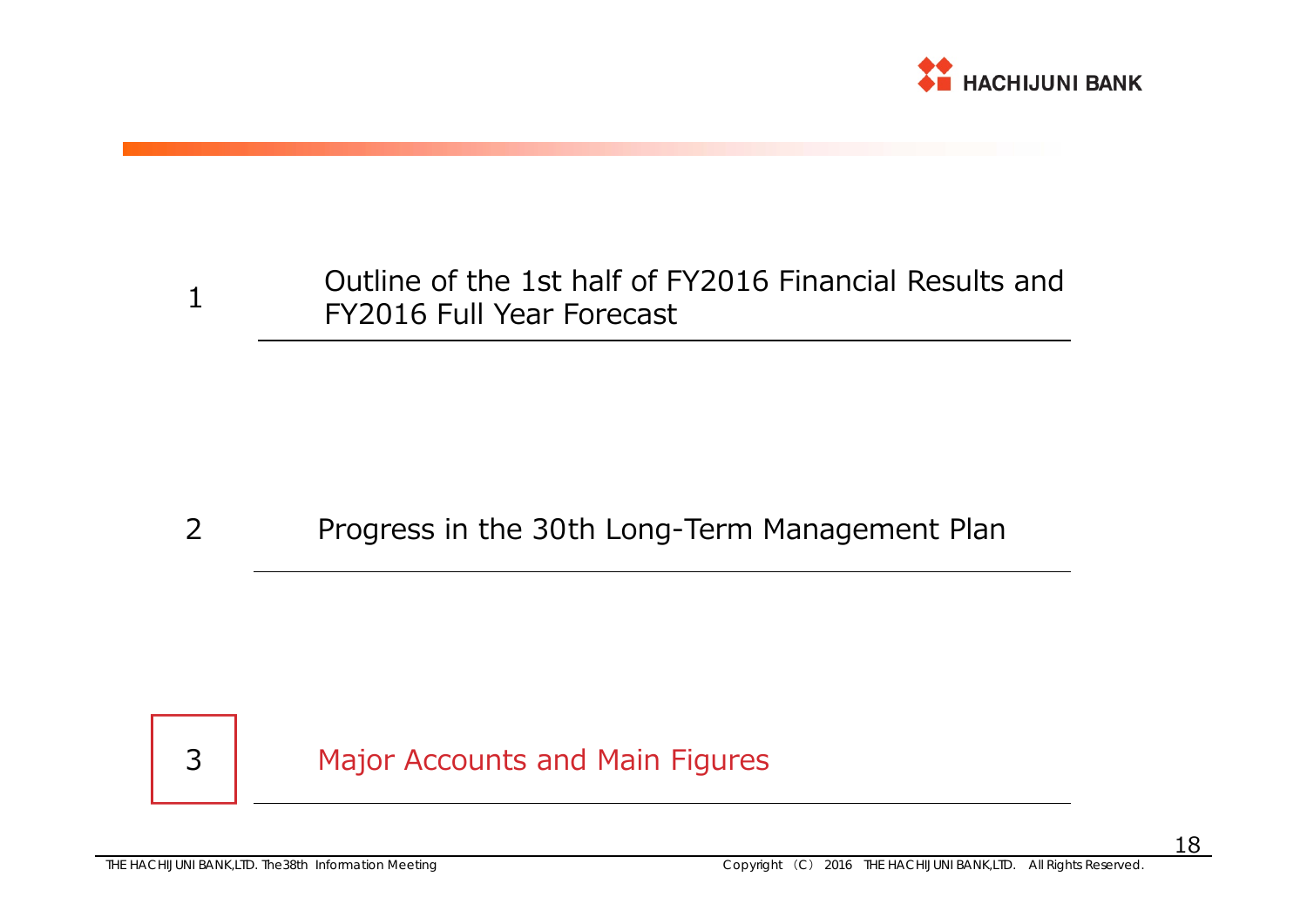

### **Major Accounts (Loans/Deposits)**

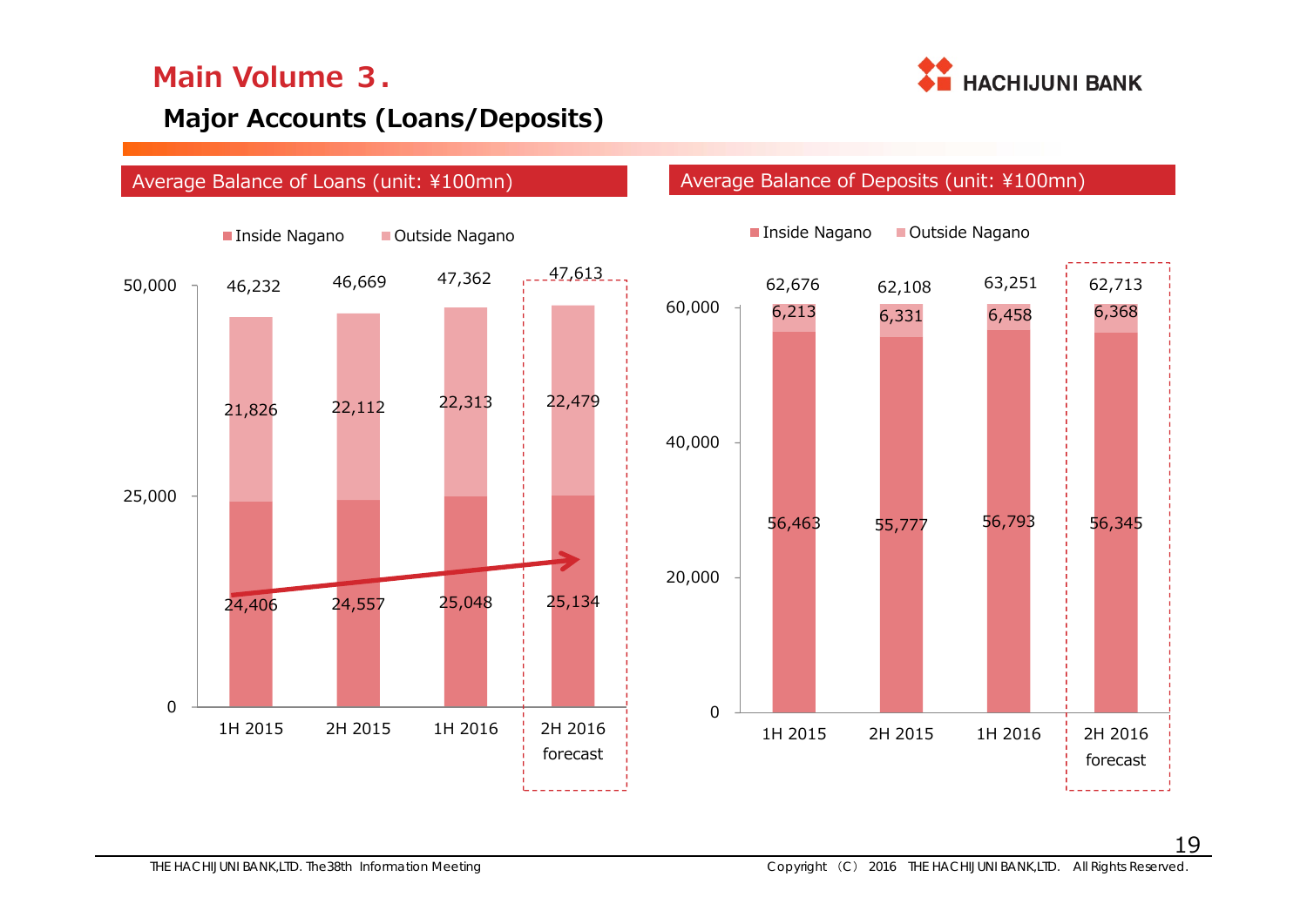

### **Yield, Interest Margin**

### Yield, Interest Margin

### ■ The Change in Yield and Margin (all offices, %)

|                      | FY2012 |                     | FY2013 |                     | FY2014 |              | FY2015 |              |      | FY2016                   |                       |
|----------------------|--------|---------------------|--------|---------------------|--------|--------------|--------|--------------|------|--------------------------|-----------------------|
|                      | 1H     | <b>Full</b><br>year | 1H     | <b>Full</b><br>year | 1H     | Full<br>year | 1H     | Full<br>year | 1H   | Change<br>from<br>1H2015 | Full year<br>forecast |
| Yield                | 1.39   | 1.37                | 1.32   | 1.31                | 1.18   | 1.19         | 1.15   | 1.14         | 1.05 | $\triangle$ 0.10         | 1.03                  |
| <b>Funding costs</b> | 0.12   | 0.13                | 0.14   | 0.13                | 0.13   | 0.14         | 0.15   | 0.16         | 0.16 | $+0.01$                  | 0.15                  |
| Interest margin      | 1.26   | 1.24                | 1.18   | 1.18                | 1.04   | 1.05         | 1.00   | 0.98         | 0.89 | $\triangle$ 0.01         | 0.88                  |

### ■ The Change in Yield and Margin (domestic, %)

|                      | FY2012 |              | FY2013 |              | FY2014 |                     | <b>FY2015</b> |                     |      | FY2016                   |                       |
|----------------------|--------|--------------|--------|--------------|--------|---------------------|---------------|---------------------|------|--------------------------|-----------------------|
|                      | 1H     | Full<br>year | 1H     | Full<br>year | 1H     | <b>Full</b><br>year | 1H            | <b>Full</b><br>year | 1H   | Change<br>from<br>1H2015 | Full year<br>forecast |
| Yield on loans       | 1.44   | 1.42         | 1.33   | 1.30         | 1.22   | 1.21                | 1.14          | 1.12                | 1.01 | $\blacktriangle$ 0.13    | 1.00                  |
| Yield on securities  | 1.30   | 1.27         | 1.31   | 1.38         | 1.28   | 1.21                | 1.39          | 1.24                | 1.26 | $\triangle$ 0.13         | 1.21                  |
| Funding costs        | 0.11   | 0.11         | 0.12   | 0.12         | 0.11   | 0.11                | 0.11          | 0.10                | 0.07 | $\triangle$ 0.04         | 0.07                  |
| Yield on<br>deposits | 0.04   | 0.04         | 0.04   | 0.03         | 0.03   | 0.03                | 0.03          | 0.03                | 0.02 | $\triangle$ 0.01         | 0.01                  |
| Interest margin      | 1.24   | 1.21         | 1.15   | 1.12         | 1.02   | 1.00                | 0.97          | 0.94                | 0.91 | ▲0.06                    | 0.89                  |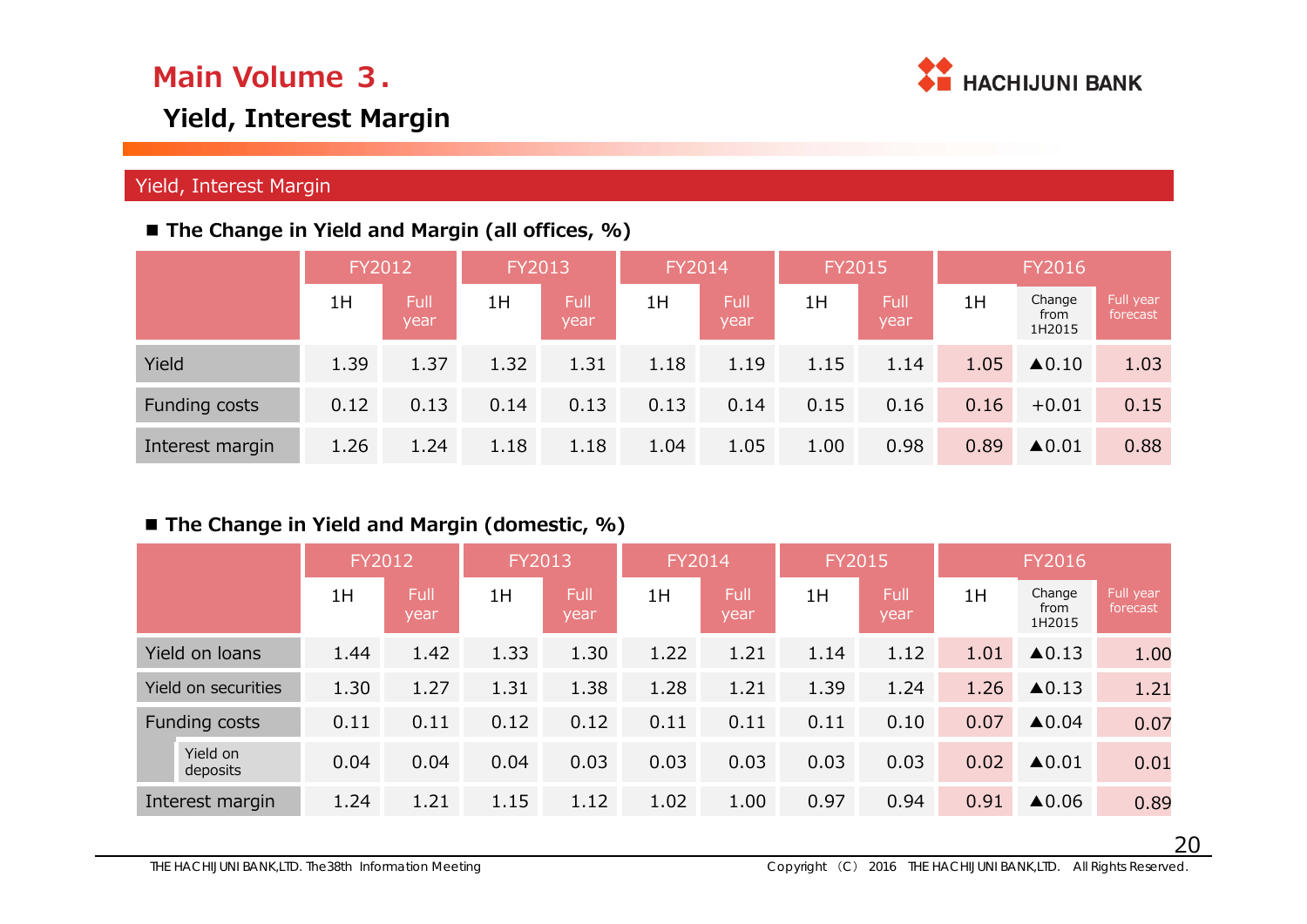

### **Main Figures (Business Loans)**

### The Change in Business Loans

### **Outstanding Balance by District (unit: ¥100mn)**



### Efforts by the Bank

♦ Change of the Bank's loan portfolio Increase in loans to local companies in Nagano, especially in loans to SMEs in Nagano

> **From the 2H 2015, the growth rate of business loans in Nagano※1, and Business loans to SMEs※1**

## **turned to positive territory**

※1:Outstanding balance basis



### Thorough pursuit of business promotion Providing funds based on customers' business potentials Support for core regional companies The ratio of loans to SMEs to total business loans(as of Sep 30, 2016) Issues to be addressedSupport for startups odits/Turius<br>for growth Risk money 46.9%

THE HACHIJUNI BANK,LTD. The38th Information Meeting Copyright (C) 2016 THE HACHIJUNI BANK,LTD. All Rights Reserved.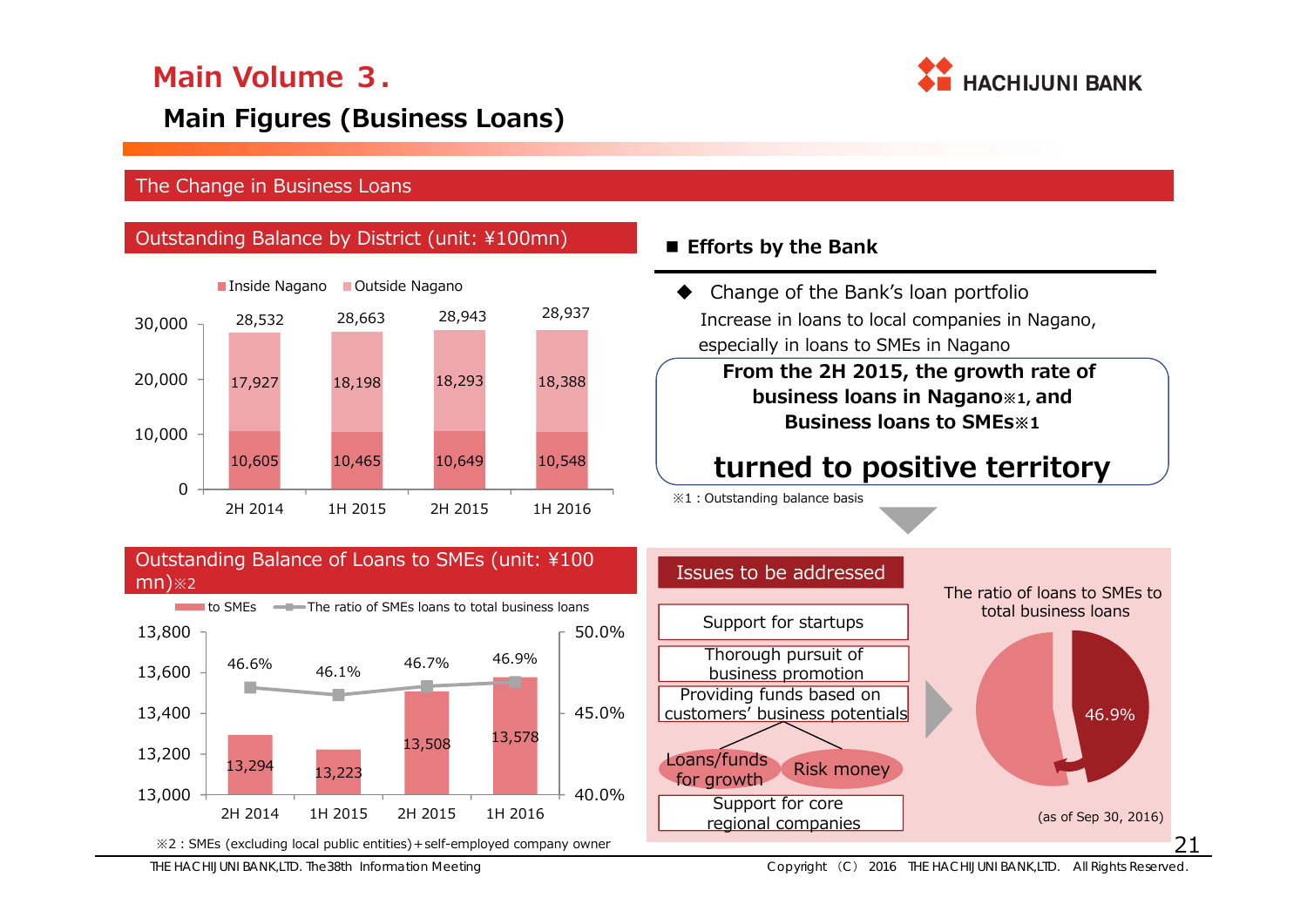

### **Main Figures (Personal Loans)**

### The Change in Personal Loans

### Outstanding Balance (unit: ¥100mn)



### **Efforts by the Bank**

**of Channel** 

## • **Started WEB contracts in card loans Reinforcement "Kanta-kun card" (product name)**

- Start of education card loans (scheduled in Feb 2017))
- Introduction of non face-to-face contracts in free loans (scheduled in Sep 2017) **Strategy**

### Card Loans (outstanding balance, unit: ¥100mn)

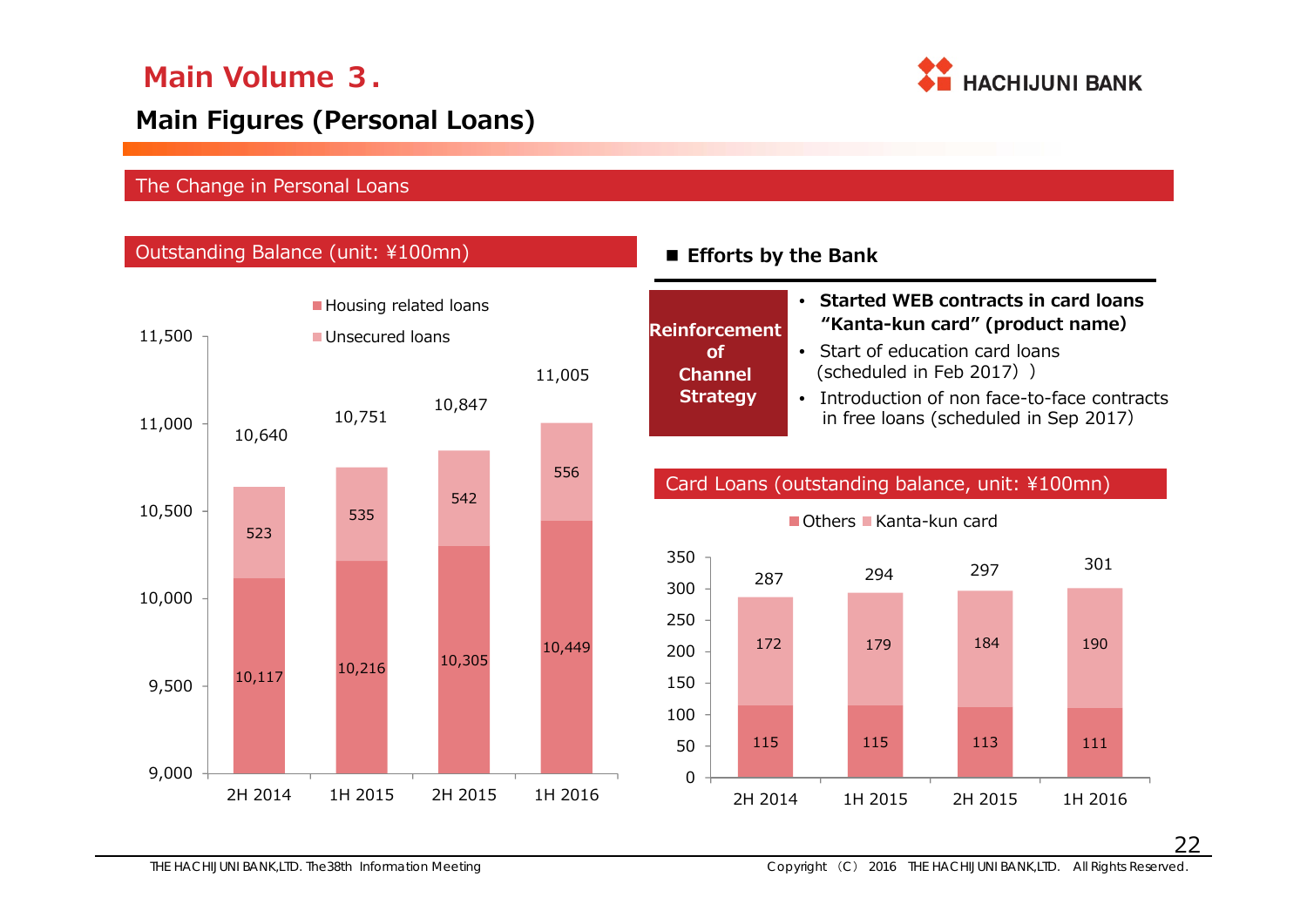

## **Main Figures (Fees & Commissions in Corporate Banking)**

### The Change in Consulting-related Profit

|       |                                   | Consulting-related Profit (unit:¥1mn)           |            |  |                 |             | <b>E</b> Efforts by the Bank |                                                                                                                              |                                |                    |     |  |     |  |
|-------|-----------------------------------|-------------------------------------------------|------------|--|-----------------|-------------|------------------------------|------------------------------------------------------------------------------------------------------------------------------|--------------------------------|--------------------|-----|--|-----|--|
|       | M&A related<br>Derivative related | Syndicated loans, Praivate placement bonds etc. |            |  |                 |             | <b>Market</b><br>environment | Growing the need for business succession<br>More efforts to business succession in "great succession era"                    |                                |                    |     |  |     |  |
| 1,600 | 1,433                             |                                                 |            |  | 1,522           |             |                              | $\rightarrow$ Evolving the business to a profit source under the severe<br>environment of the decline in loan interest rates |                                |                    |     |  |     |  |
| 1,400 | 173                               |                                                 | 1,335      |  | 200             |             | Survival of local companies  |                                                                                                                              | Maintenance of management base |                    |     |  |     |  |
| 1,200 | 227                               |                                                 | 187<br>141 |  | 182             |             | unit: ¥1mn)                  | Profit from Business Succession/M&A Related                                                                                  |                                |                    |     |  |     |  |
| 1,000 |                                   |                                                 |            |  |                 |             |                              | Profit from business succession consulting fee Profit from M&A related                                                       |                                |                    |     |  |     |  |
| 800   |                                   |                                                 |            |  |                 | 200         | 173                          | 187                                                                                                                          |                                | 200                |     |  |     |  |
| 600   | 1,033                             |                                                 | 1,007      |  | 1,140           |             |                              |                                                                                                                              | 150                            |                    | 118 |  | 130 |  |
| 400   |                                   |                                                 |            |  |                 | 100         | 128                          |                                                                                                                              |                                |                    |     |  |     |  |
| 200   |                                   |                                                 |            |  |                 | 50          | 45                           | 69                                                                                                                           |                                | 70                 |     |  |     |  |
| 0     | FY2014                            |                                                 | FY2015     |  | FY2016 forecast | $\mathbf 0$ | FY2014                       | FY2015                                                                                                                       |                                | FY2016<br>forecast | 23  |  |     |  |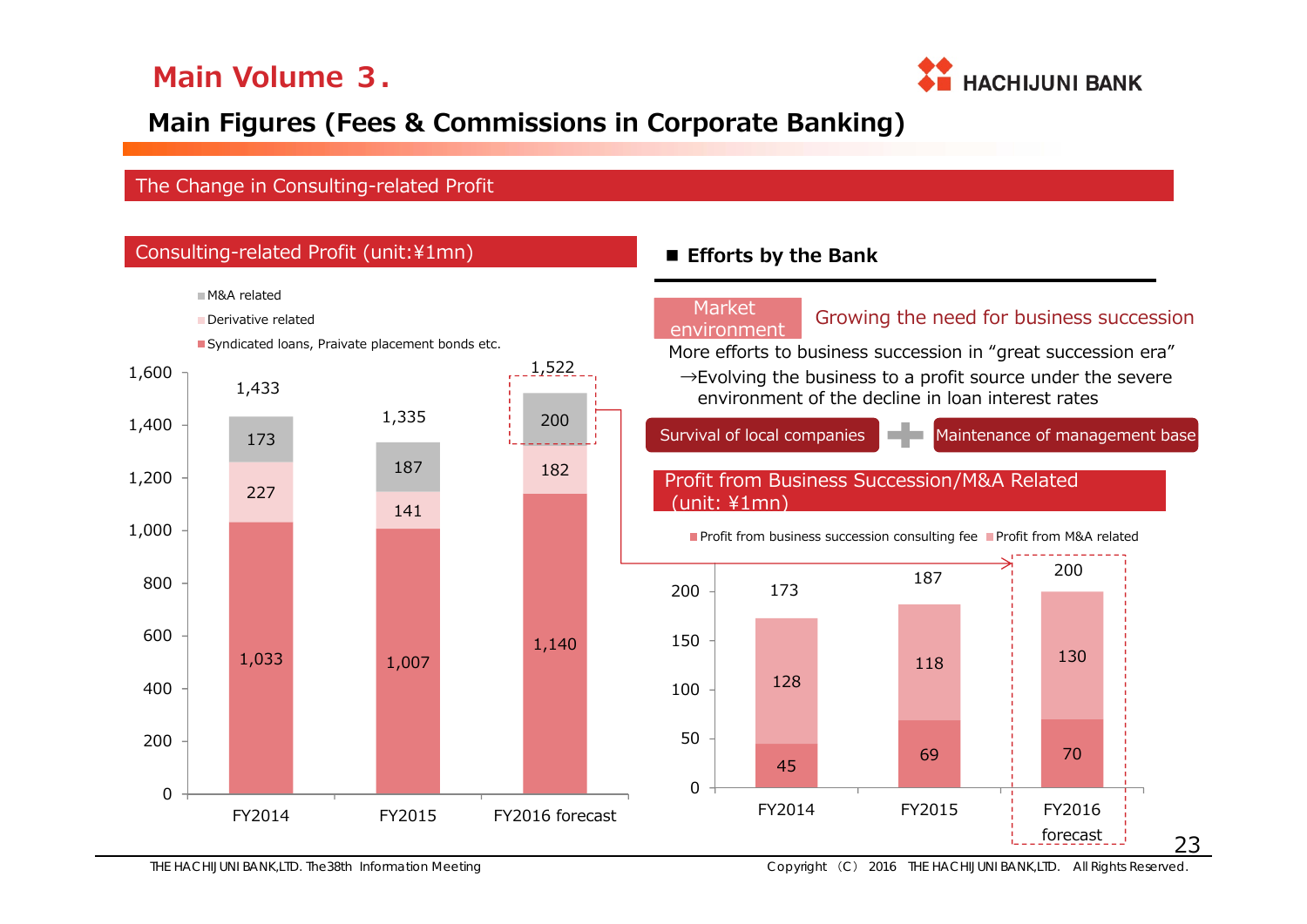

### **Main Figures (Investment Type Products in Personal Banking)**



### New Increase in Investment Type Products (¥100mn)





Foreign currency deposits

### Revenue of Hachijuni Securities Co., Ltd. (¥1mn)



Structured bonds Trust fees Sales commission of investment trusts Stocks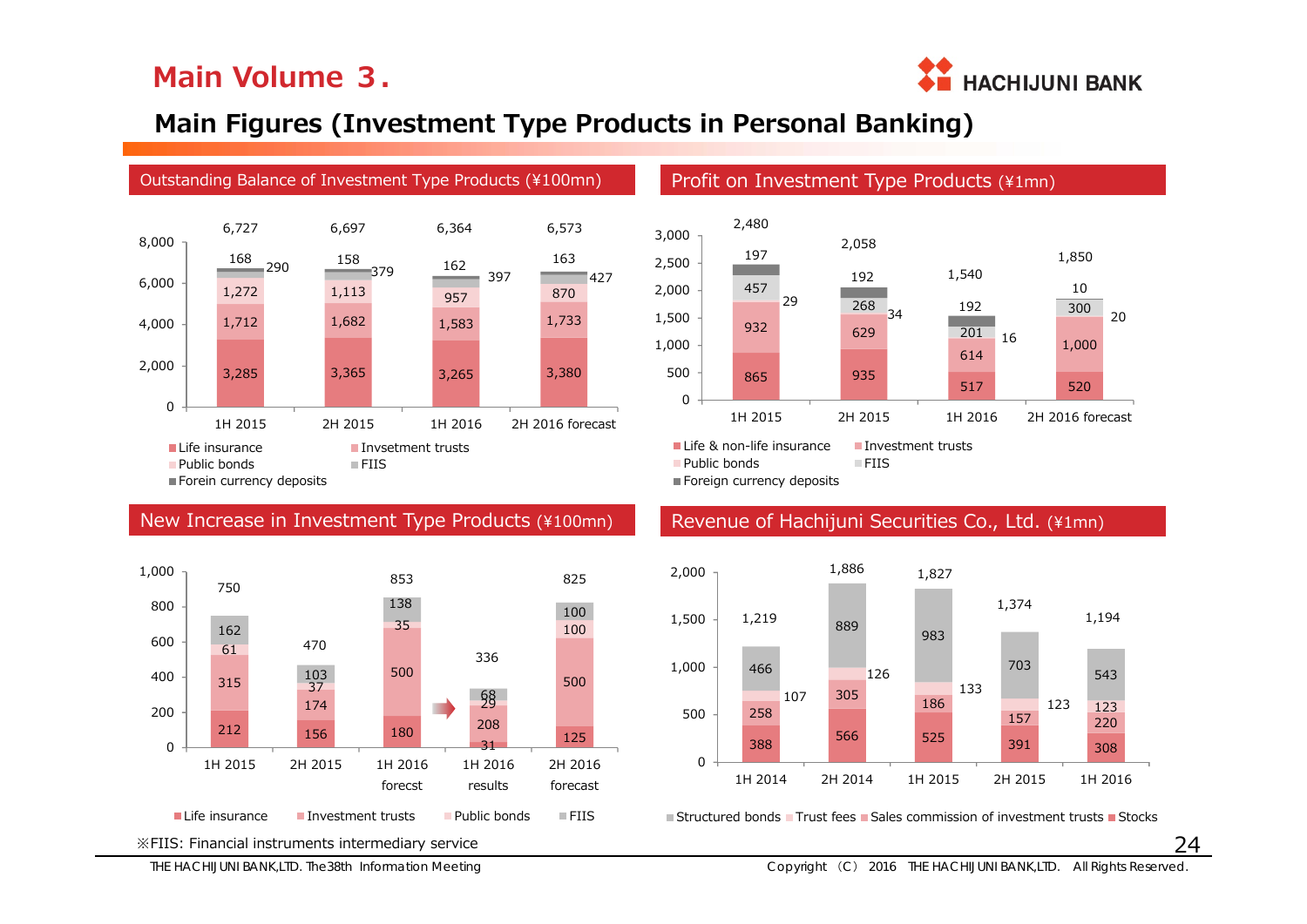

### **Market Investment Business**

|                               | Outstanding Balance of Securities (cost basis, ¥100mn) |                |              |                |        |        |                                         |
|-------------------------------|--------------------------------------------------------|----------------|--------------|----------------|--------|--------|-----------------------------------------|
|                               |                                                        | 9/2014         | 3/2015       | 9/2015         | 3/2016 | 9/2016 | <b>Direction of</b><br><b>2H FY2016</b> |
|                               | Interest-bearing JGBs                                  | 9,854          | 11,029       | 10,078         | 10,065 | 10,068 | $\rightarrow$                           |
|                               | Floating-rate JGBs                                     | 1,880          | 1,880        | 1,880          | 1,880  | 1,884  | $\rightarrow$                           |
|                               | Inflation-protected JGBs                               | 566            | 569          | 478            | 486    | 428    | $\rightarrow$                           |
| <b>Bonds</b>                  | Other domestic bonds                                   | 3,292          | 2,880        | 2,975          | 3,388  | 3,717  | $\uparrow$                              |
|                               | Yen-denominated securitized<br>products                | 260            | 406          | 553            | 697    | 697    | $\rightarrow$                           |
|                               | Structured bonds etc.                                  | 124            | 114          | 59             | 89     | 92     | $\rightarrow$                           |
|                               | Domestic stocks                                        | 1,141          | 1,126        | 1,111          | 1,192  | 1,187  | $\rightarrow$                           |
|                               | Domestic ETF                                           | 65             | 162          | 41             | 208    | 195    | $\rightarrow$                           |
| <b>Domestic</b><br>securities | J-REIT                                                 | 167            | 185          | 197            | 211    | 195    | $\rightarrow$                           |
|                               | Other investment trusts                                | 570            | 781          | 829            | 1,046  | 1,428  | $\uparrow$                              |
|                               | Union-type of funds etc.                               | 227            | 240          | 244            | 276    | 141    | $\uparrow$                              |
|                               | Hedge funds                                            | 119            | 138          | 138            | 157    | 157    | $\rightarrow$                           |
|                               | Hedge funds                                            | 64             | 55           | 54             | 50     | 45     | $\rightarrow$                           |
|                               | Yen-denominated foreign<br>bonds                       | 469            | 422          | 287            | 257    | 159    | $\rightarrow$                           |
| Foreign<br>securities         | Foreign stocks, ETF etc.                               | 34             | 51           | 26             | 86     | 24     | $\rightarrow$                           |
|                               | Foreign currency-denominated<br>bonds                  | 3,685          | 4,048        | 3,675          | 3,613  | 3,414  | $\rightarrow$                           |
|                               | Foreign currency-denominated<br>securitized products   | $\overline{0}$ | $\mathbf{0}$ | $\overline{0}$ | 70     | 176    | $\uparrow$                              |
|                               | <b>Total</b>                                           | 22,525         | 24,093       | 22,634         | 23,777 | 24,005 | $\uparrow$                              |
|                               | Yen bonds duration (after swap hedge)                  | 4.07           | 4.51         | 4.38           | 4.67   | 4.34   |                                         |

THE HACHIJUNI BANK,LTD. The38th Information Meeting Copyright (C) 2016 THE HACHIJUNI BANK,LTD. All Rights Reserved.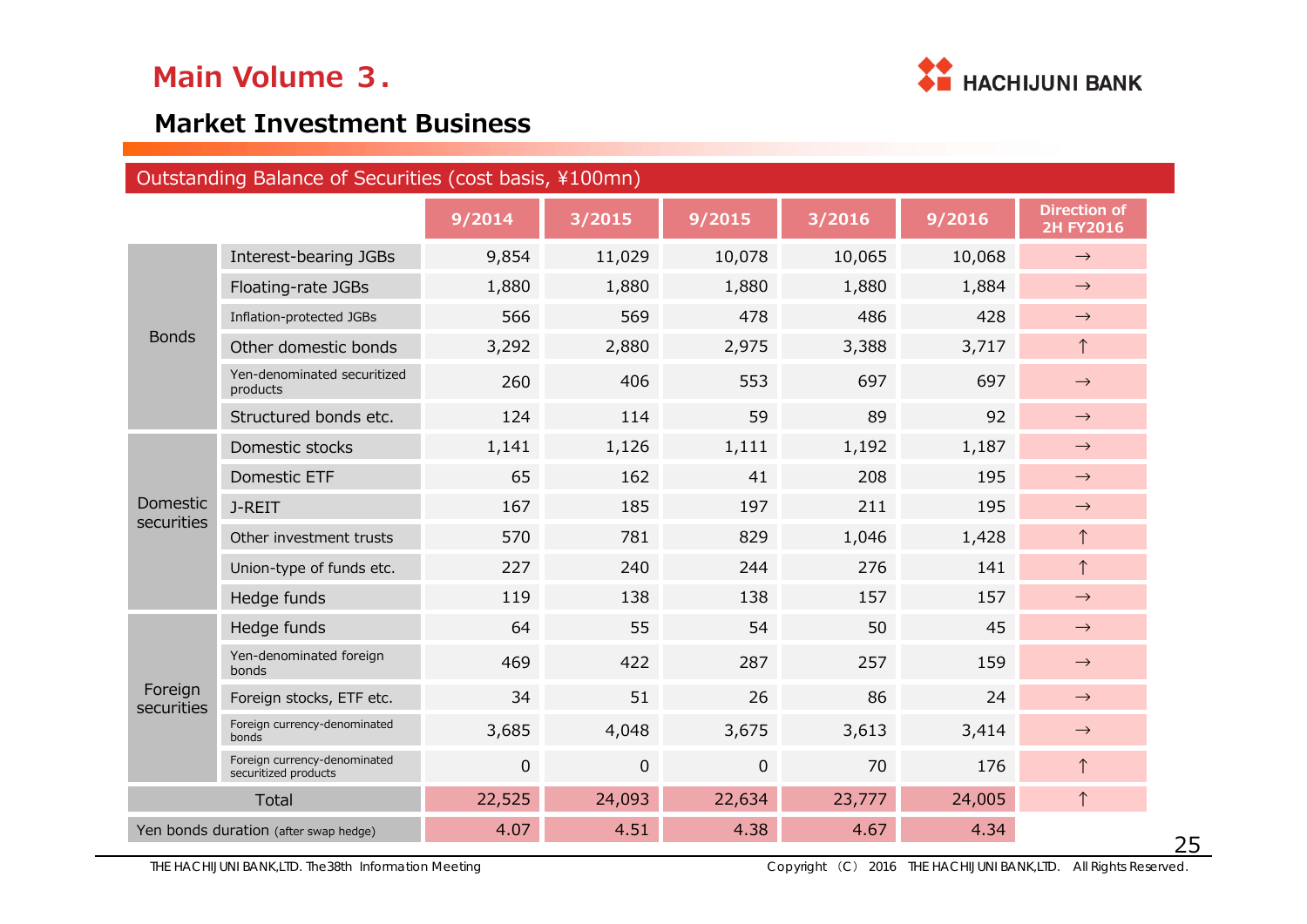

## **Change to the Bank Creating Regional Vitality**

### Action example Horizontal Revival of Sightseeing Spot

- Investing and financing to "WAKUWAKU Yamanouchi" (town planning company) by All-Shinshu Tourism Revitalization Fund
- Renovating vacant houses to maintain beautiful cityscape based on the regional unique culture(see below photos)
- $\blacksquare$  August 2016: Started an investing and financing to "Hakuba Gallop" (town planning company No.2) to support Hakuba area to become a mountains resort of the world standard.

### Before: vegetable store







Beer bar & restaurant



Local foods <sup>×</sup> Fermentation(hakko) culture

### Before: clothing store





**Hight Quality Hostel AIBIYA** 







"Tee" menu

Before: Japanese-style inn







Hostel





(Photo by) WAKUWAKU Yamanouchi **Hostel Michael Accel** Hostel & cafe (ZEN, rent for outside company)